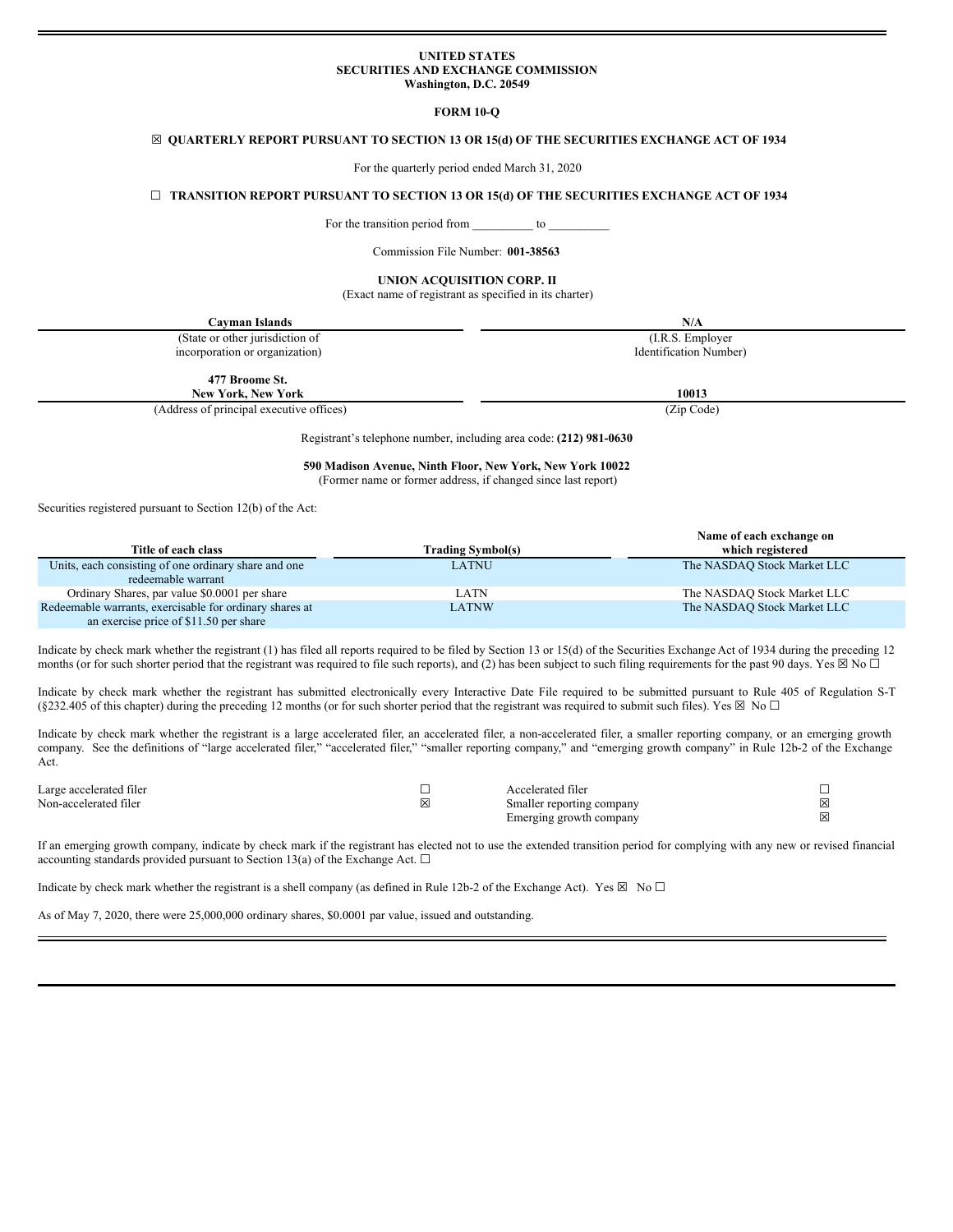# **UNION ACQUISITION CORP. II**

#### **FORM 10-Q FOR THE QUARTER ENDED MARCH 31, 2020 TABLE OF CONTENTS**

|                                                                                                                                                      | Page |
|------------------------------------------------------------------------------------------------------------------------------------------------------|------|
| Part I. Financial Information                                                                                                                        |      |
| Item 1. Financial Statements                                                                                                                         |      |
| Condensed Balance Sheets as of March 31, 2020 (unaudited) and September 30, 2019 (audited)                                                           |      |
| Condensed Statements of Operations for the three and six months ended March 31, 2020 (unaudited) and for three months ended March 2019 and for the   |      |
| period from December 6, 2018 (inception) through March 31, 2019 (unaudited)                                                                          |      |
| Condensed Statements of Changes in Shareholders' Equity for the three and six months ended March 31, 2020 (unaudited) and for the three months ended |      |
| March 31, 2019 and for the period from December 6, 2018 (inception) through March 31, 2019 (unaudited)                                               |      |
| Condensed Statement of Cash Flows for the six months ended March 31, 2020 (unaudited) and for the period from December 6, 2018 (inception) through   |      |
| March 31, 2019 (unaudited)                                                                                                                           |      |
| Notes to Condensed Interim Financial Statements (unaudited)                                                                                          |      |
| Item 2. Management's Discussion and Analysis of Financial Condition and Results of Operations                                                        |      |
| Item 3. Quantitative and Qualitative Disclosures Regarding Market Risk                                                                               | 15   |
| Item 4. Controls and Procedures                                                                                                                      | 15   |
| Part II. Other Information                                                                                                                           |      |
| Item 1A. Risk factors                                                                                                                                | 16   |
| Item 2. Unregistered Sales of Equity Securities and Use of Proceeds from Registered Securities                                                       | 16   |
| Item 6. Exhibits                                                                                                                                     | 16   |
| Part III. Signatures                                                                                                                                 |      |
|                                                                                                                                                      |      |

### i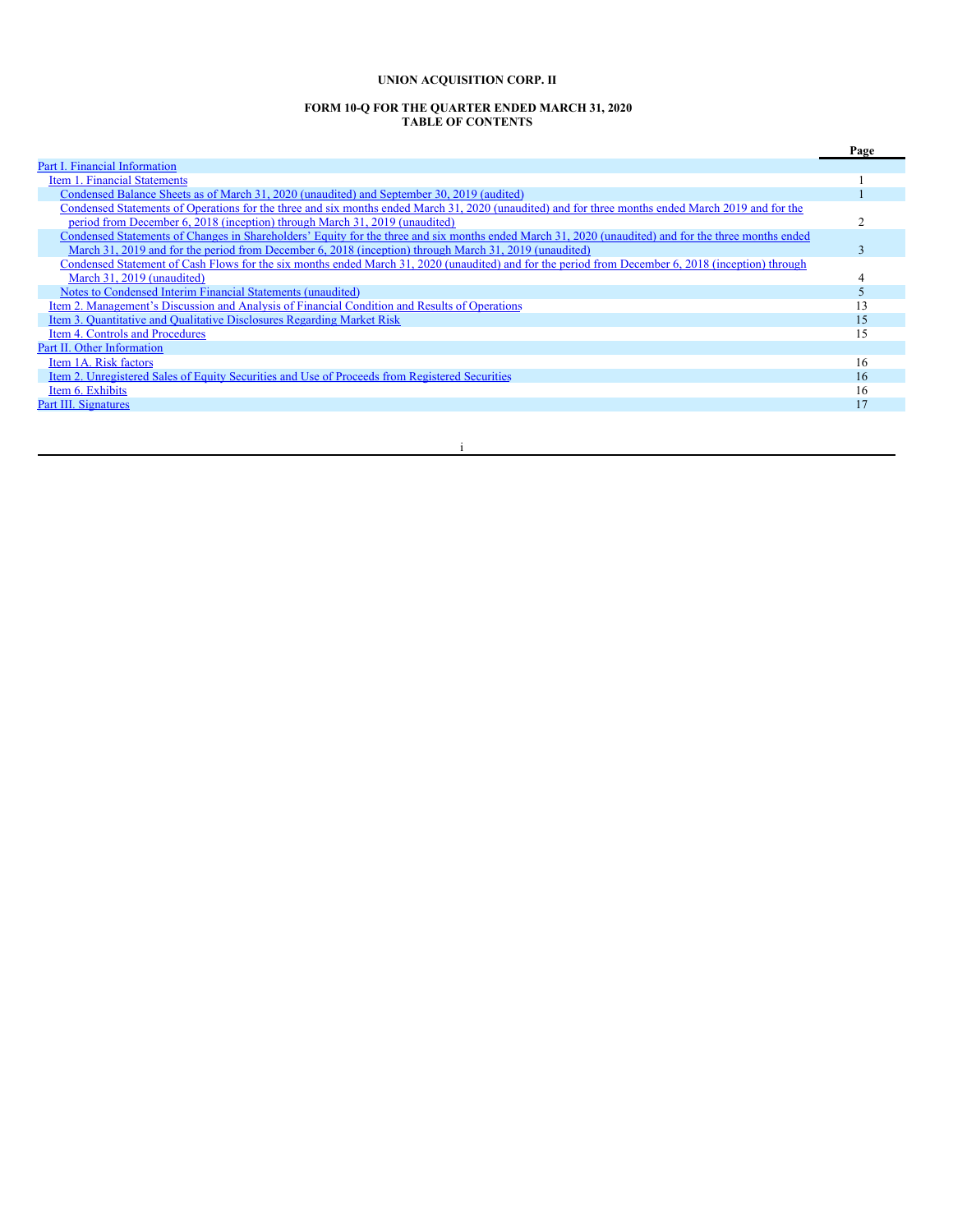# <span id="page-2-1"></span>**ITEM 1. FINANCIAL STATEMENTS**

### <span id="page-2-2"></span><span id="page-2-0"></span>**UNION ACQUISITION CORP. II CONDENSED BALANCE SHEETS**

|                                                                                                                                          |              | March 31,<br>2020 |               | September 30,<br>2019 |
|------------------------------------------------------------------------------------------------------------------------------------------|--------------|-------------------|---------------|-----------------------|
|                                                                                                                                          |              | (unaudited)       |               | (audited)             |
| <b>ASSETS</b>                                                                                                                            |              |                   |               |                       |
| <b>Current Assets</b>                                                                                                                    |              |                   |               |                       |
| Cash                                                                                                                                     | $\mathbb{S}$ | 1,156,118         | <sup>\$</sup> | 27,831                |
| Prepaid expenses and other current assets                                                                                                |              | 204,191           |               |                       |
| <b>Total Current Assets</b>                                                                                                              |              | 1.360.309         |               | 27,831                |
| Deferred offering costs                                                                                                                  |              |                   |               | 213,307               |
| Cash and marketable securities held in Trust Account                                                                                     |              | 201,201,858       |               |                       |
| <b>TOTAL ASSETS</b>                                                                                                                      |              | 202,562,167       | S.            | 241,138               |
|                                                                                                                                          |              |                   |               |                       |
| <b>LIABILITIES AND SHAREHOLDERS' EQUITY</b>                                                                                              |              |                   |               |                       |
| <b>Current liabilities</b>                                                                                                               |              |                   |               |                       |
| Accrued expenses                                                                                                                         | $\mathbb{S}$ | 67,500            | -S            |                       |
| Accrued offering costs                                                                                                                   |              |                   |               | 56,313                |
| Promissory note – related party                                                                                                          |              |                   |               | 175,000               |
| <b>Total Current Liabilities</b>                                                                                                         |              | 67,500            |               | 231,313               |
| <b>Commitments</b>                                                                                                                       |              |                   |               |                       |
| Ordinary shares subject to possible redemption, 19,749,466 shares at redemption value at March 31, 2020                                  |              | 197,494,660       |               |                       |
|                                                                                                                                          |              |                   |               |                       |
| <b>Shareholders' Equity</b>                                                                                                              |              |                   |               |                       |
| Preference shares, \$0,0001 par value, 1,000,000 shares authorized; no shares issued and outstanding                                     |              |                   |               |                       |
| Ordinary shares, \$0.0001 par value, 150,000,000 shares authorized; 5,250,534 and 5,031,250 <sup>(1)</sup> shares issued and outstanding |              |                   |               |                       |
| (excluding 19,749,466 and -0- shares subject to possible redemption) at March 31, 2020 and September 30, 2019, respectively              |              | 525               |               | 503                   |
| Additional paid-in capital                                                                                                               |              | 4,250,593         |               | 24,497                |
| Retained earnings/(Accumulated deficit)                                                                                                  |              | 748,889           |               | (15, 175)             |
| <b>Total Shareholders' Equity</b>                                                                                                        |              | 5,000,007         |               | 9,825                 |
| TOTAL LIABILITIES AND SHAREHOLDERS' EQUITY                                                                                               |              | 202,562,167       |               | 241,138               |

(1) Share count at September 30, 2019 included 656,250 shares subject to forfeiture. As a result of the underwriter's election to partially exercise their over-allotment option, 31,250 shares were forfeited and 625,000 shares are no longer subject to forfeiture (see Note 4).

The accompanying notes are an integral part of these unaudited condensed interim financial statements.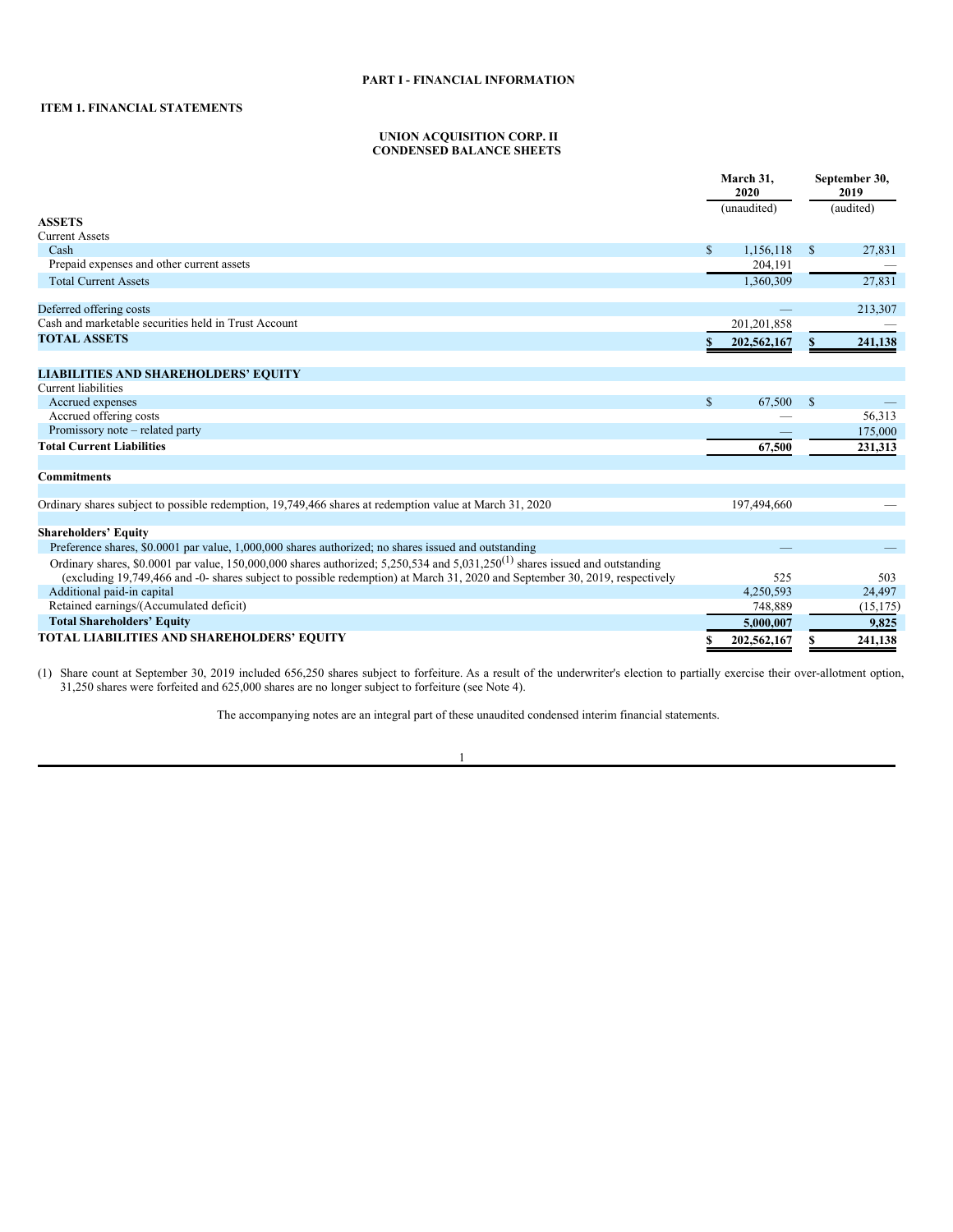# <span id="page-3-0"></span>**UNION ACQUISITION CORP. II CONDENSED STATEMENTS OF OPERATIONS (Unaudited)**

|                                                                                      | <b>Three Months Ended</b><br>March 31, |           |   | <b>Six Months</b><br><b>Ended</b><br>March 31, | For the period<br>from December<br>6, 2018<br>(inception)<br>through<br>March 31, |
|--------------------------------------------------------------------------------------|----------------------------------------|-----------|---|------------------------------------------------|-----------------------------------------------------------------------------------|
|                                                                                      | 2020                                   | 2019      |   | 2020                                           | 2019                                                                              |
| Formation and operating costs                                                        | 214,140                                | 2,393     |   | 457,377                                        | 7,111                                                                             |
| <b>Loss from operations</b>                                                          | (214, 140)                             | (2,393)   |   | (457, 377)                                     | (7,111)                                                                           |
| Other income:                                                                        |                                        |           |   |                                                |                                                                                   |
| Interest earned on marketable securities held in Trust Account                       | 634,168                                |           |   | 1,221,441                                      |                                                                                   |
|                                                                                      |                                        |           |   |                                                |                                                                                   |
| Net income (loss)                                                                    | 420,028                                | (2,393)   | S | 764,064                                        | (7,111)                                                                           |
| Weighted average shares outstanding of redeemable ordinary shares                    |                                        |           |   |                                                |                                                                                   |
|                                                                                      | 20,000,000                             |           |   | 20,000,000                                     |                                                                                   |
| Basic and diluted net income per share                                               | 0.03                                   | 0.00      |   | 0.06                                           | 0.00                                                                              |
| Weighted average shares outstanding of non-redeemable ordinary shares <sup>(1)</sup> | 5,000,000                              | 4,375,000 |   | 5,000,000                                      | 4,375,000                                                                         |
|                                                                                      |                                        |           |   |                                                |                                                                                   |
| Basic and diluted net loss per share                                                 | (0.04)                                 | (0.00)    |   | (0.09)                                         | (0.00)                                                                            |

(1) Share count at March 31, 2019 included 656,250 shares subject to forfeiture. As a result of the underwriter's election to partially exercise their over-allotment option, 31,250 shares were forfeited and 625,000 shares are no longer subject to forfeiture (see Note 4).

The accompanying notes are an integral part of these unaudited condensed interim financial statements.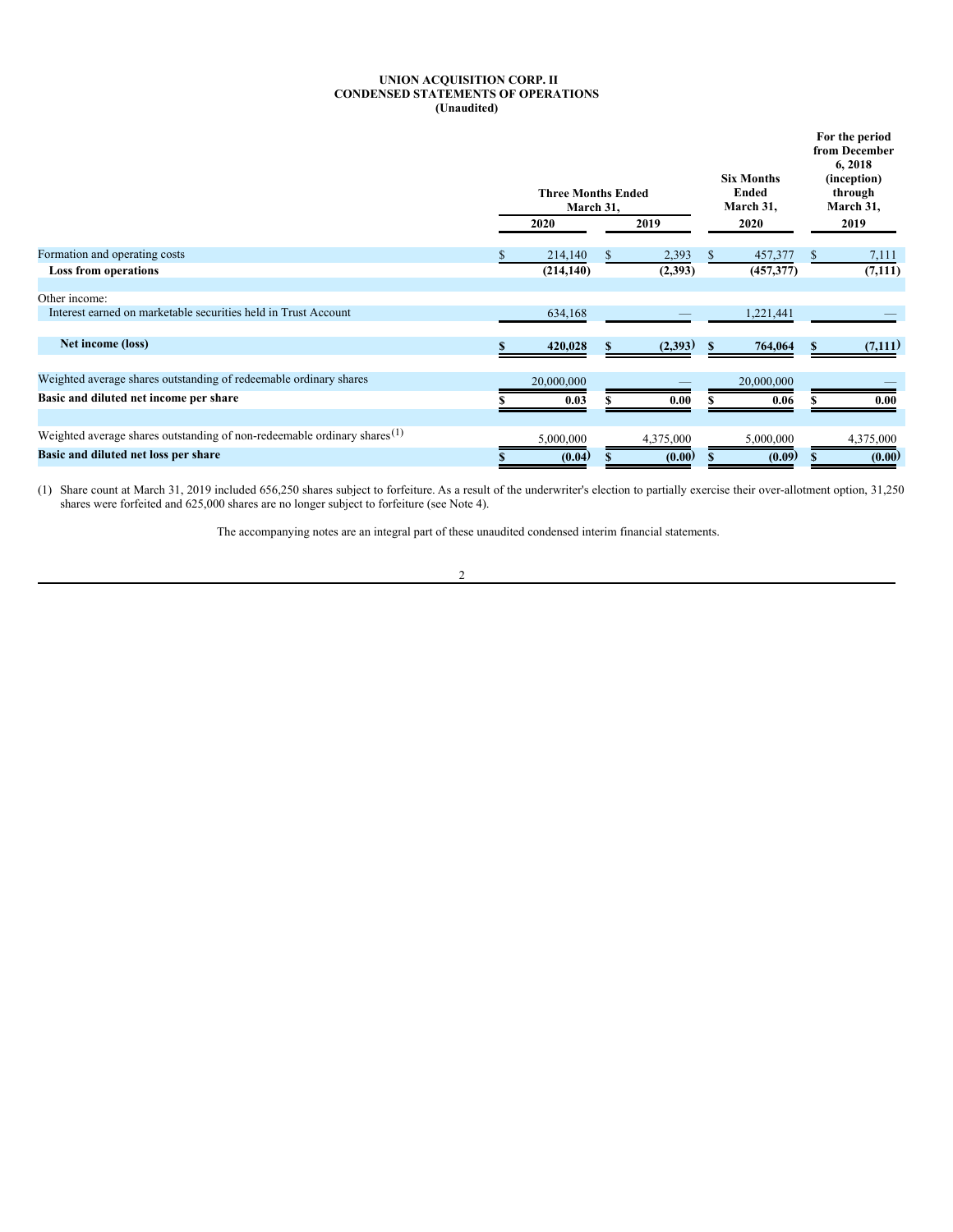### **UNION ACQUISITION CORP. II CONDENSED STATEMENTS OF CHANGES IN SHAREHOLDERS' EQUITY (Unaudited)**

# <span id="page-4-0"></span>**THREE AND SIX MONTHS ENDED MARCH 31, 2020**

|                                                                               |                        |   |         |                              | (Accumulated           |   |                               |
|-------------------------------------------------------------------------------|------------------------|---|---------|------------------------------|------------------------|---|-------------------------------|
|                                                                               | <b>Ordinary Shares</b> |   |         | <b>Additional</b><br>Paid in | Deficit) /<br>Retained |   | <b>Total</b><br>Shareholders' |
|                                                                               | <b>Shares</b>          |   | Amount  | Capital                      | Earnings               |   | Equity                        |
| Balance – October 1, 2019                                                     | 5,031,250              | S | 503     | \$<br>24,497                 | (15, 175)              | S | 9,825                         |
| Forfeiture of Founders Shares                                                 | (31,250)               |   | (3)     | $\mathbf{3}$                 |                        |   |                               |
| Sale of 20,000,000 Units, net of underwriting discounts and offering<br>costs | 20,000,000             |   | 2,000   | 195,468,778                  |                        |   | 195,470,778                   |
| Sale of 6,250,000 Private Placement Warrants                                  |                        |   |         | 6,250,000                    |                        |   | 6,250,000                     |
| Ordinary shares subject to possible redemption                                | (19,707,463)           |   | (1,971) | (197,072,659)                |                        |   | (197,074,630)                 |
| Net income                                                                    |                        |   |         |                              | 344,036                |   | 344,036                       |
| Balance – December 31, 2019                                                   | 5,292,537              |   | 529     | 4,670,619                    | 328,861                |   | 5,000,009                     |
| Ordinary shares subject to possible redemption                                | (42,003)               |   | (4)     | (420, 026)                   |                        |   | (420, 030)                    |
| Net income                                                                    |                        |   |         |                              | 420,028                |   | 420,028                       |
| <b>Balance – March 31, 2020</b>                                               | 5,250,534              |   | 525     | 4,250,593                    | 748,889                |   | 5,000,007                     |

**FOR THE PERIOD FROM DECEMBER 6, 2018 (INCEPTION) THROUGH MARCH 31, 2019**

|                                               | <b>Ordinary Shares</b>        |        | <b>Additional</b><br>Paid in | Accumulated | <b>Total</b><br>Shareholders' |
|-----------------------------------------------|-------------------------------|--------|------------------------------|-------------|-------------------------------|
|                                               | <b>Shares</b>                 | Amount | Capital                      | Deficit     | <b>Equity</b>                 |
| Balance – December 6, 2018 (inception)        | $\overbrace{\phantom{aaaaa}}$ |        | –                            |             |                               |
|                                               |                               |        |                              |             |                               |
| Ordinary shares issued to Initial Stockholder | 5,031,250                     | 503    | 24,497                       |             | 25,000                        |
|                                               |                               |        |                              |             |                               |
| Net loss                                      |                               |        |                              | (4,718)     | (4,718)                       |
| <b>Balance – December 31, 2018</b>            | 5,031,250                     | 503    | 24,497                       | (4,718)     | 20,282                        |
|                                               |                               |        |                              |             |                               |
| Net loss                                      |                               |        |                              | (2, 393)    | (2,393)                       |
| <b>Balance – March 31, 2019</b>               | 5,031,250                     | 503    | 24,497                       | (7,111)     | 17,889                        |

The accompanying notes are an integral part of these unaudited condensed interim financial statements.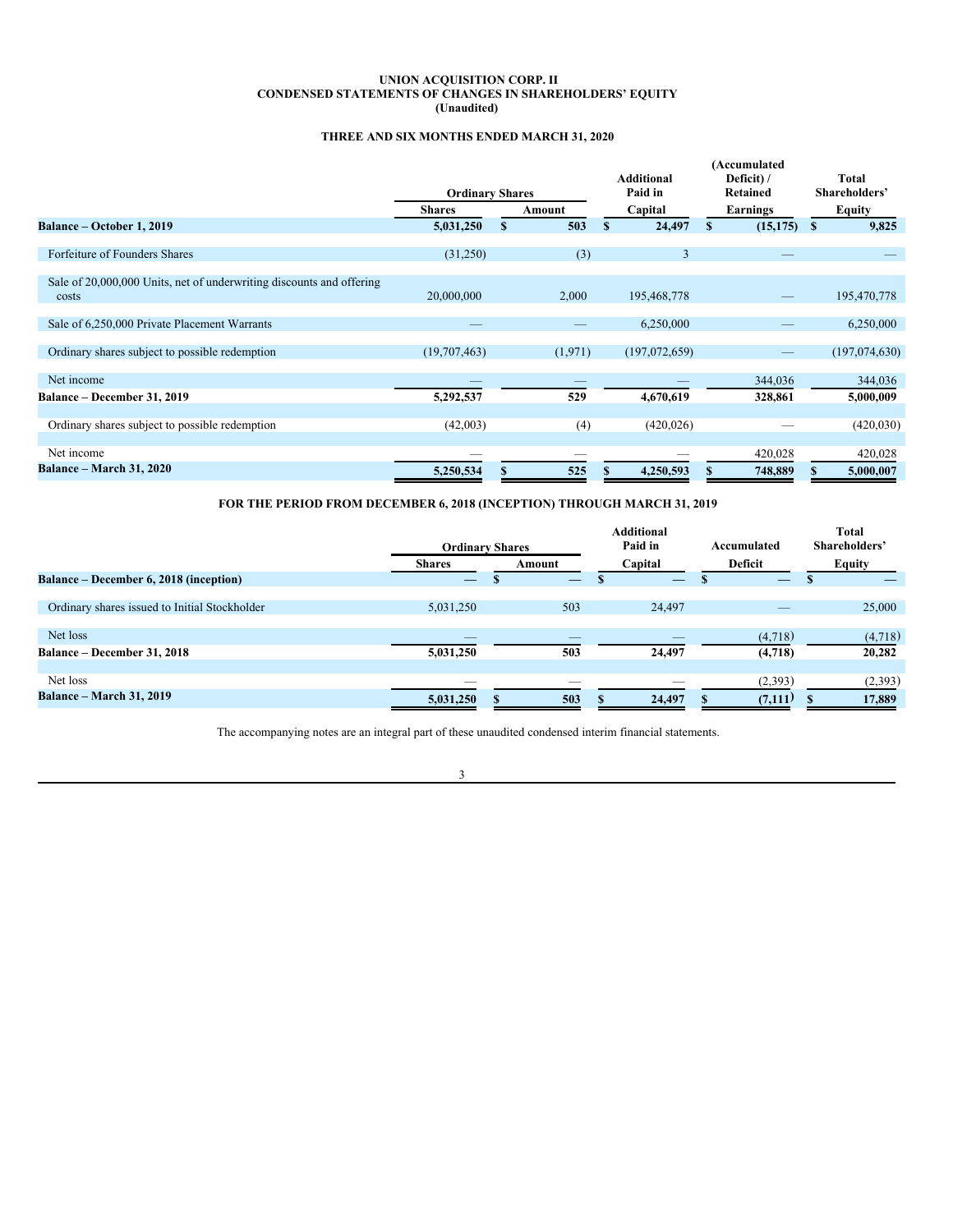#### <span id="page-5-0"></span>**UNION ACQUISITION CORP. II CONDENSED STATEMENTS OF CASH FLOWS (Unaudited)**

|                                                                                      | <b>Six Months</b><br><b>Ended</b><br>March 31,<br>2020 | <b>For the Period</b><br>From<br>December 6.<br>2018<br>(Inception)<br><b>Through</b><br>March 31,<br>2019 |
|--------------------------------------------------------------------------------------|--------------------------------------------------------|------------------------------------------------------------------------------------------------------------|
| <b>Cash Flows from Operating Activities:</b>                                         |                                                        |                                                                                                            |
| Net income (loss)                                                                    | $\mathbb{S}$<br>764,064                                | $\mathbb{S}$<br>(7,111)                                                                                    |
| Adjustments to reconcile net income (loss) to net cash used in operating activities: |                                                        |                                                                                                            |
| Interest earned on marketable securities held in Trust Account                       | (1,221,441)                                            |                                                                                                            |
| Fees charged on Trust Account                                                        | 19,583                                                 |                                                                                                            |
| Changes in operating assets and liabilities:                                         |                                                        |                                                                                                            |
| Prepaid expenses and other current assets                                            | (204, 191)                                             |                                                                                                            |
| Accrued expenses                                                                     | 67,500                                                 |                                                                                                            |
| Net cash used in operating activities                                                | (574, 485)                                             | (7, 111)                                                                                                   |
| <b>Cash Flows from Investing Activities:</b>                                         |                                                        |                                                                                                            |
| Investment of cash in Trust Account                                                  | (200,000,000)                                          |                                                                                                            |
| Net cash used in investing activities                                                | (200, 000, 000)                                        |                                                                                                            |
| <b>Cash Flows from Financing Activities:</b>                                         |                                                        |                                                                                                            |
| Proceeds from issuance of ordinary shares to Sponsor                                 |                                                        | 25,000                                                                                                     |
| Proceeds from sale of Units, net of underwriting discounts paid                      | 196,000,000                                            |                                                                                                            |
| Proceeds from sale of Private Placement Warrants                                     | 6,250,000                                              |                                                                                                            |
| Proceeds from promissory note - related party                                        |                                                        | 175,000                                                                                                    |
| Repayment of promissory note - related party                                         | (175,000)                                              |                                                                                                            |
| Payments of offering costs                                                           | (372, 228)                                             | (70,000)                                                                                                   |
| Net cash provided by financing activities                                            | 201,702,772                                            | 130,000                                                                                                    |
| <b>Net Change in Cash</b>                                                            | 1,128,287                                              | 122,889                                                                                                    |
| Cash - Beginning                                                                     | 27,831                                                 |                                                                                                            |
| Cash – Ending                                                                        | 1,156,118<br>\$                                        | 122,889<br>\$                                                                                              |
|                                                                                      |                                                        |                                                                                                            |
| <b>Non-Cash Investing and Financing Activities:</b>                                  |                                                        |                                                                                                            |
| Initial classification of ordinary shares subject to possible redemption             | 196,730,600<br>S                                       | \$                                                                                                         |
| Change in value of ordinary shares subject to possible redemption                    | 764,060                                                |                                                                                                            |
| Offering costs included in accrued offering costs                                    | S                                                      | 5,000                                                                                                      |

The accompanying notes are an integral part of these unaudited condensed interim financial statements.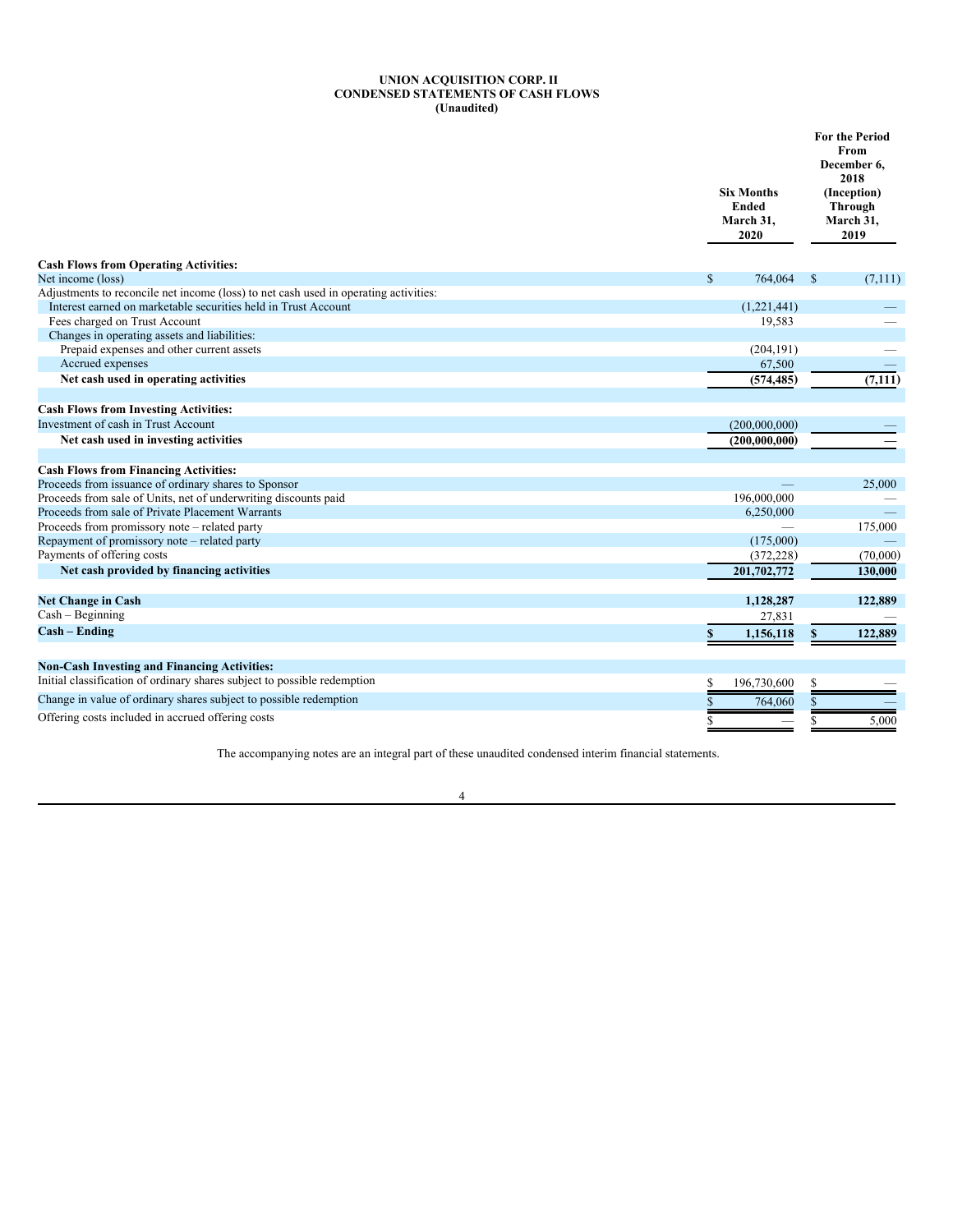## <span id="page-6-0"></span>**NOTE 1 — ORGANIZATION AND PLAN OF BUSINESS OPERATIONS**

Union Acquisition Corp. II (the "Company") is a blank check company incorporated as a Cayman Islands exempted company on December 6, 2018. The Company was formed for the purpose of effecting a merger, share exchange, asset acquisition, share purchase, recapitalization, reorganization or other similar business combination with one or more businesses or entities that the Company has not yet identified (a "Business Combination").

The Company's efforts to identify a prospective target business will not be limited to a particular industry or geographic region, although the Company intends to focus its search for a target business located in Latin America. The Company is an emerging growth company and, as such, the Company is subject to all of the risks associated with emerging growth companies.

At March 31, 2020, the Company had not yet commenced any operations. All activity through March 31, 2020 relates to the Company's formation, the initial public offering (the "Initial Public Offering"), which is described below, and, after the Initial Public Offering, identifying a target company for a Business Combination. The Company will not generate any operating revenues until after the completion of its initial Business Combination, at the earliest. The Company generates non-operating income in the form of interest income from the proceeds derived from the Initial Public Offering.

The registration statement for the Company's Initial Public Offering was declared effective on October 17, 2019. On October 22, 2019, the Company consummated the Initial Public Offering of 20,000,000 units (the "Units" and, with respect to the ordinary shares included in the Units being offered, the "Public Shares"), which includes the partial exercise by the underwriters of their over-allotment option in the amount of 2,500,000 Units, at \$10.00 per Unit, generating gross proceeds of \$200,000,000 which is described in Note 3.

Simultaneously with the closing of the Initial Public Offering, the Company consummated the sale of 6,250,000 warrants (the "Private Placement Warrants") at a price of \$1.00 per warrant in a private placement to two of the Company's shareholders, generating gross proceeds of \$6,250,000, which described in Note 4.

Transaction costs amounted to \$4,529,222, consisting of \$4,000,000 of underwriting fees and \$529,222 of other offering costs. In addition, as of March 31, 2020, cash of \$1,156,118 was held outside of the Trust Account (as defined below) and is available for working capital purposes.

Following the closing of the Initial Public Offering on October 22, 2019, an amount of \$200,000,000 (\$10.00 per Unit) from the net proceeds of the sale of the Units in the Initial Public Offering and the sale of the Private Placement Warrants was placed in a trust account (the "Trust Account") and invested in U.S. government treasury bills with a maturity of 185 days or less or in money market funds meeting certain conditions under Rule 2a-7 under the Investment Company Act of 1940, as amended, or the Investment Company Act, which invest only in direct U.S. government treasury obligations, until the earlier of (i) the consummation of the Business Combination or (ii) the distribution of the Trust Account, as described below.

The Company's management has broad discretion with respect to the specific application of the net proceeds of the Initial Public Offering and the sale of the Private Placement Warrants, although substantially all of the net proceeds are intended to be applied generally toward consummating a Business Combination. The Company's initial Business Combination must be with one or more target businesses that together have a fair market value equal to at least 80% of the balance in the Trust Account (excluding taxes payable on the income earned on the funds held in trust) at the time of the signing of an agreement to enter into a Business Combination. The Company will only complete a Business Combination if the post-Business Combination company owns or acquires 50% or more of the outstanding voting securities of the target or otherwise acquires a controlling interest in the target sufficient for it not to be required to register as an investment company under the Investment Company Act. There is no assurance that the Company will be able to successfully effect a Business Combination.

The Company will provide the holders of the public shares (the "Public Shareholders") with the opportunity to redeem all or a portion of their Public Shares upon the completion of a Business Combination, either (i) in connection with a shareholder meeting called to approve the Business Combination or (ii) by means of a tender offer. The decision as to whether the Company will seek shareholder approval of a Business Combination or conduct a tender offer will be made by the Company, solely in its discretion. The Public Shareholders will be entitled to redeem their Public Shares for a pro rata portion of the aggregate amount then on deposit in the Trust Account. There will be no redemption rights upon the completion of a Business Combination with respect to the Company's warrants. The ordinary shares subject to redemption will be recorded at a redemption value and classified as temporary equity upon the completion of the Initial Public Offering, in accordance with Accounting Standards Codification ("ASC") Topic 480 "Distinguishing Liabilities from Equity."

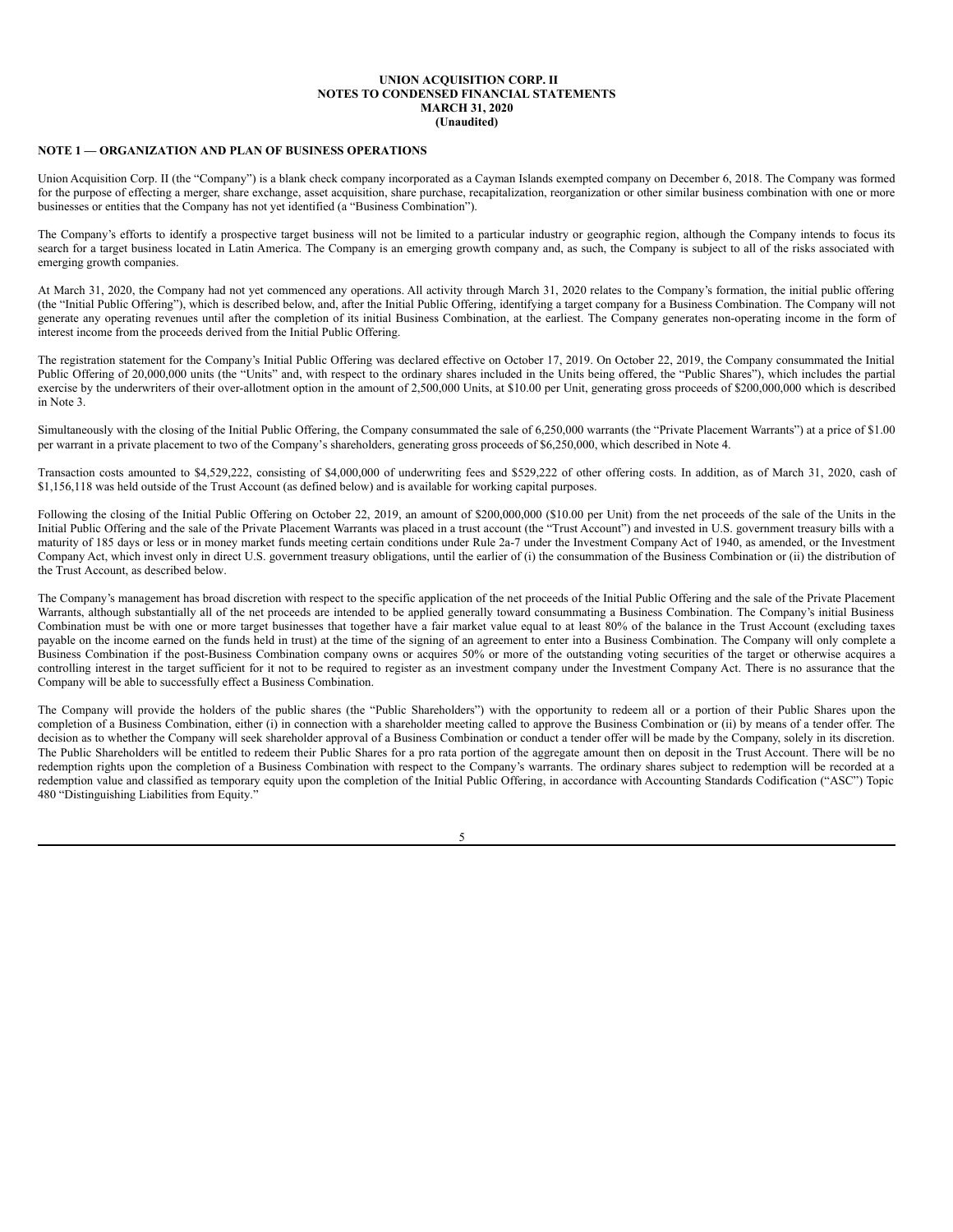The Company will proceed with a Business Combination only if it has net tangible assets of at least \$5,000,001 upon consummation of the Business Combination and, in the case of a shareholder vote, a majority of the outstanding ordinary shares voted are voted in favor of the Business Combination. Notwithstanding the foregoing, if the Company seeks shareholder approval of the Business Combination and the Company does not conduct redemptions pursuant to the tender offer rules, a Public Shareholder, together with any affiliate of such shareholder or any other person with whom such shareholder is acting in concert or as a "group" (as defined in Section 13(d)(3) of the Securities Exchange Act of 1934, as amended (the "Exchange Act"), will be restricted from redeeming its shares with respect to more than an aggregate of 15% of the Public Shares. In connection with any initial Business Combination, the holders of the Company's ordinary shares issued prior to the Initial Public Offering (the "Initial Shareholders") and officers and directors and their affiliates have agreed (i) to vote any ordinary shares owned by them in favor of a Business Combination if a vote is held to approve the Business Combination, (ii) not to redeem any of their ordinary shares in connection therewith or any amendment to the Company's charter documents prior to the consummation of a Business Combination and (iii) not to sell any of their ordinary shares to the Company in a tender offer.

The Company will have until April 22, 2021 to complete a Business Combination (the "Combination Period"). If the Company has not completed a Business Combination within the Combination Period (and stockholders have not amended the Company's amended and restated memorandum and articles of association to extend such date), the Company will (i) cease all operations except for the purpose of winding up,  $(ii)$  as promptly as reasonably possible but not more than ten business days thereafter, redeem 100% of the Public Shares, at a per-share price, payable in cash, equal to the aggregate amount then on deposit in the Trust Account, including interest (which interest shall be net of taxes payable, and less up to \$100,000 of interest to pay liquidation expenses) divided by the number of then outstanding Public Shares, which redemption will completely extinguish the rights of the Public Shareholders as shareholders (including the right to receive further liquidation distributions, if any), subject to applicable law, and (iii) as promptly as reasonably possible following such redemption, subject to the approval of the Company's remaining shareholders and its Board of Directors, dissolve and liquidate, subject in each case to the Company's obligations under Cayman Islands law to provide for claims of creditors and the requirements of other applicable law. The proceeds deposited in the Trust Account could, however, become subject to claims of creditors. Therefore, the actual per-share redemption amount could be reduced.

In the event of a liquidation, the Public Shareholders will be entitled to receive a full pro rata interest in the Trust Account (less up to \$100,000 of interest to pay liquidation expenses and which interest shall be net of taxes payable). There will be no redemption rights or liquidating distributions with respect to the Public Warrants (as defined in Note 3), the Founder Shares (as defined in Note 4) or the Private Placement Warrants, which will expire worthless if the Company fails to complete a Business Combination within the Combination Period.

In order to protect the amounts held in the Trust Account, Union Group International Holdings Limited ("Union Group"), one of the Company's initial shareholders and an affiliate of a director of the Company, has agreed to be liable to the Company if and to the extent any claims by a vendor for services rendered or products sold to the Company, or a prospective target business with which the Company has discussed entering into a transaction agreement, reduce the amount of funds in the Trust Account. This liability will not apply with respect to any claims by a third party who executed a waiver of any right, title, interest or claim of any kind in or to any monies held in the Trust Account or to any claims under the Company's indemnity of the underwriters of the Initial Public Offering against certain liabilities, including liabilities under the Securities Act of 1933, as amended (the "Securities Act"). Moreover, in the event that an executed waiver is deemed to be unenforceable against a third party, Union Group will not be responsible to the extent of any liability for such third-party claims. The Company will seek to reduce the possibility that Union Group will have to indemnify the Trust Account due to claims of creditors by endeavoring to have all vendors, service providers (except the Company's independent registered public accounting firm), prospective target businesses or other entities with which the Company does business, execute agreements with the Company waiving any right, title, interest or claim of any kind in or to monies held in the Trust Account.

### **NOTE 2 — SUMMARY OF SIGNIFICANT ACCOUNTING POLICIES**

#### **Basis of Presentation**

The accompanying unaudited condensed interim financial statements have been prepared in accordance with accounting principles generally accepted in the United States of America ("GAAP") for interim financial information and in accordance with the instructions to Form 10-Q and Article 8 of Regulation S-X of the Securities and Exchange Commission (the "SEC"). Certain information or footnote disclosures normally included in financial statements prepared in accordance with GAAP have been condensed or omitted, pursuant to the rules and regulations of the SEC for interim financial reporting. Accordingly, they do not include all the information and footnotes necessary for a complete presentation of financial position, results of operations, or cash flows. In the opinion of management, the accompanying unaudited condensed interim financial statements include all adjustments, consisting of a normal recurring nature, which are necessary for a fair presentation of the financial position, operating results and cash flows for the periods presented.

The accompanying unaudited condensed interim financial statements should be read in conjunction with the Company's prospectus for its Initial Public Offering as filed with the SEC on October 18, 2019, as well as the Company's Current Reports on Form 8-K, as filed with the SEC on October 21, 2019, and October 28, 2019. and the Company's Annual Report on Form 10-K for the period from December 6, 2018 (inception) through September 30, 2019, as filed with the SEC on December 30, 2019 The interim results for the three and six months ended March 31, 2020 are not necessarily indicative of the results to be expected for the year ending September 30, 2020 or for any future periods.

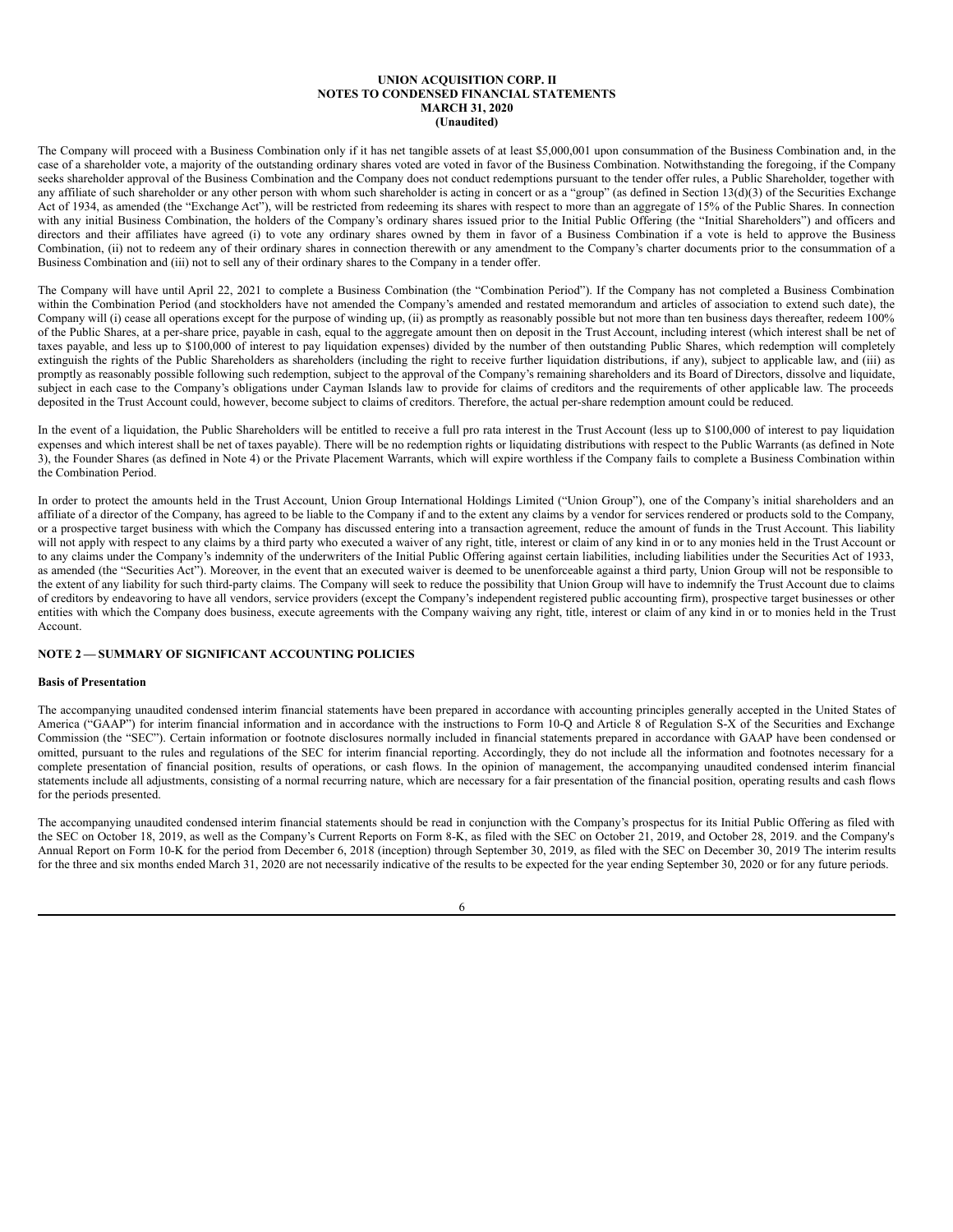#### **Going Concern**

In connection with the Company's assessment of going concern considerations in accordance with Financial Accounting Standard Board's Accounting Standards Update ("ASU") 2014-15, "Disclosures of Uncertainties about an Entity's Ability to Continue as a Going Concern," management has determined that the mandatory liquidation and subsequent dissolution, should the Company be unable to complete a business combination, raises substantial doubt about the Company's ability to continue as a going concern. No adjustments have been made to the carrying amounts of assets or liabilities should the Company be required to liquidate after April 22, 2021.

### **Emerging Growth Company**

The Company is an "emerging growth company," as defined in Section 2(a) of the Securities Act, as modified by the Jumpstart Our Business Startups Act of 2012 (the "JOBS Act"), and it may take advantage of certain exemptions from various reporting requirements that are applicable to other public companies that are not emerging growth companies including, but not limited to, not being required to comply with the independent registered public accounting firm attestation requirements of Section 404 of the Sarbanes-Oxley Act, reduced disclosure obligations regarding executive compensation in its periodic reports and proxy statements, and exemptions from the requirements of holding a nonbinding advisory vote on executive compensation and shareholder approval of any golden parachute payments not previously approved.

Further, Section 102(b)(1) of the JOBS Act exempts emerging growth companies from being required to comply with new or revised financial accounting standards until private companies (that is, those that have not had a Securities Act registration statement declared effective or do not have a class of securities registered under the Exchange Act) are required to comply with the new or revised financial accounting standards. The JOBS Act provides that a company can elect to opt out of the extended transition period and comply with the requirements that apply to non-emerging growth companies but any such election to opt out is irrevocable. The Company has elected not to opt out of such extended transition period which means that when a standard is issued or revised and it has different application dates for public or private companies, the Company, as an emerging growth company, can adopt the new or revised standard at the time private companies adopt the new or revised standard. This may make comparison of the Company's financial statements with another public company which is neither an emerging growth company nor an emerging growth company which has opted out of using the extended transition period difficult or impossible because of the potential differences in accounting standards used.

### **Use of Estimates**

The preparation of the unaudited condensed interim financial statements in conformity with GAAP requires management to make estimates and assumptions that affect the reported amounts of assets and liabilities and disclosure of contingent assets and liabilities at the date of the unaudited condensed interim financial statements and the reported amounts of expenses during the reporting periods.

Making estimates requires management to exercise significant judgment. It is at least reasonably possible that the estimate of the effect of a condition, situation or set of circumstances that existed at the date of the financial statements, which management considered in formulating its estimate, could change in the near term due to one or more future confirming events. Accordingly, the actual results could differ significantly from those estimates.

### **Ordinary Shares Subject to Possible Redemption**

The Company accounts for its ordinary shares subject to possible redemption in accordance with the guidance in Accounting Standards Codification ("ASC") Topic 480 "Distinguishing Liabilities from Equity." Ordinary shares subject to mandatory redemption is classified as a liability instrument and is measured at fair value. Conditionally redeemable ordinary shares (including ordinary shares that features redemption rights that is either within the control of the holder or subject to redemption upon the occurrence of uncertain events not solely within the Company's control) is classified as temporary equity. At all other times, ordinary shares are classified as shareholders' equity. The Company's ordinary shares features certain redemption rights that are considered to be outside of the Company's control and subject to occurrence of uncertain future events. Accordingly, at March 31, 2020, there are 19,749,466 ordinary shares subject to possible redemption presented as temporary equity, outside of the shareholders' equity section of the Company's condensed balance sheets.

## **Offering Costs**

Offering costs consist of underwriting, legal, accounting and other expenses incurred through the Initial Public Offering that are directly related to the Initial Public Offering. Offering costs amounting to \$4,529,222 were charged to shareholders' equity upon the completion of the Initial Public Offering.

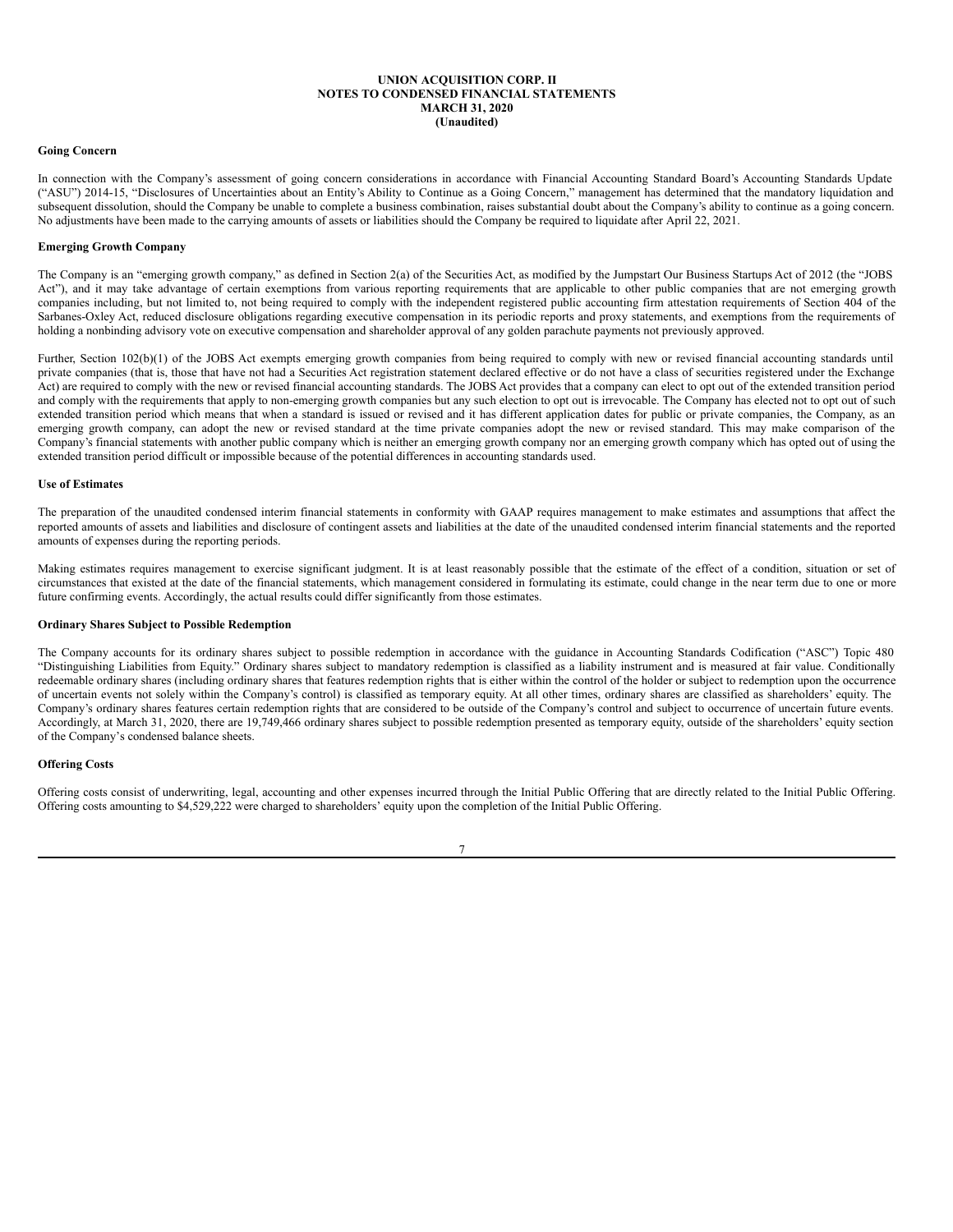#### **Income Taxes**

The Company accounts for income taxes under ASC Topic 740, "Income Taxes," which requires an asset and liability approach to financial accounting and reporting for income taxes. Deferred income tax assets and liabilities are computed for differences between the financial statement and tax bases of assets and liabilities that will result in future taxable or deductible amounts, based on enacted tax laws and rates applicable to the periods in which the differences are expected to affect taxable income. Valuation allowances are established, when necessary, to reduce deferred tax assets to the amount expected to be realized.

ASC Topic 740 prescribes a recognition threshold and a measurement attribute for the financial statement recognition and measurement of tax positions taken or expected to be taken in a tax return. For those benefits to be recognized, a tax position must be more-likely-than-not to be sustained upon examination by taxing authorities. The Company's management determined that the Cayman Islands is the Company's only major tax jurisdiction. The Company recognizes accrued interest and penalties related to unrecognized tax benefits as income tax expense. As of March 31, 2020 and September 30, 2019, there were no unrecognized tax benefits and no amounts accrued for interest and penalties. The Company is currently not aware of any issues under review that could result in significant payments, accruals or material deviation from its position. The Company is subject to income tax examinations by major taxing authorities since inception.

The Company's tax provision is zero because the Company is incorporated in the Cayman Islands with no connection to any other taxable jurisdiction. The Company is considered to be an exempted Cayman Islands company and is presently not subject to income taxes or income tax filing requirements in the Cayman Islands or the United States. As such, the Company has no deferred tax assets.

### **Net Income (Loss) Per Ordinary Share**

Net income (loss) per share is computed by dividing net income (loss) by the weighted average number of ordinary shares outstanding for the period. The calculation of diluted income (loss) per share does not consider the effect of the warrants issued in connection with the (i) Initial Public Offering, (ii) the exercise of the over-allotment option and (iii) Private Placement Warrants since the exercise of the warrants are contingent upon the occurrence of future events and the inclusion of such warrants would be anti-dilutive. The warrants are exercisable to purchase 26,250,000 shares of ordinary shares in the aggregate.

The Company's condensed interim statements of operations includes a presentation of income (loss) per share for ordinary shares subject to possible redemption in a manner similar to the two-class method of income (loss) per share. Net income per share, basic and diluted, for redeemable ordinary shares is calculated by dividing the interest income earned on the Trust Account of approximately \$634,000 and \$1,221,000 for the three and six months ended March 31, 2020, respectively, by the weighted average number of redeemable ordinary shares outstanding since original issuance. Net loss per share, basic and diluted, for non-redeemable ordinary shares is calculated by dividing the net income, adjusted for income attributable to redeemable ordinary shares, by the weighted average number of non-redeemable ordinary shares outstanding for the period. Nonredeemable ordinary shares include the Founder Shares as these shares do not have any redemption features and do not participate in the income earned on the Trust Account.

### **Concentration of Credit Risk**

Financial instruments that potentially subject the Company to concentrations of credit risk consist of a cash account in a financial institution, which, at times, may exceed the Federal Depository Insurance Coverage of \$250,000. At March 31, 2020 and September 30, 2019, the Company has not experienced losses on this account and management believes the Company is not exposed to significant risks on such account.

### **Fair Value of Financial Instruments**

The fair value of the Company's assets and liabilities, which qualify as financial instruments under ASC Topic 820, "Fair Value Measurement," approximates the carrying amounts represented in the accompanying unaudited condensed interim financial statements, primarily due to their short-term nature.

### **Recent Accounting Pronouncements**

Management does not believe that any recently issued, but not yet effective, accounting pronouncements, if currently adopted, would have a material effect on the Company's unaudited condensed interim financial statements.

## **NOTE 3 — INITIAL PUBLIC OFFERING**

Pursuant to the Initial Public Offering, the Company sold 20,000,000 Units, at a purchase price of \$10.00 per Unit, which includes the partial exercise by the underwriters of their over-allotment option in the amount of 2,500,000 Units at \$10.00 per Unit. Each Unit consists of one ordinary share and one redeemable warrant ("Public Warrant"). Each Public Warrant entitles the holder to purchase one ordinary share at a price of \$11.50 per share (see Note 6).

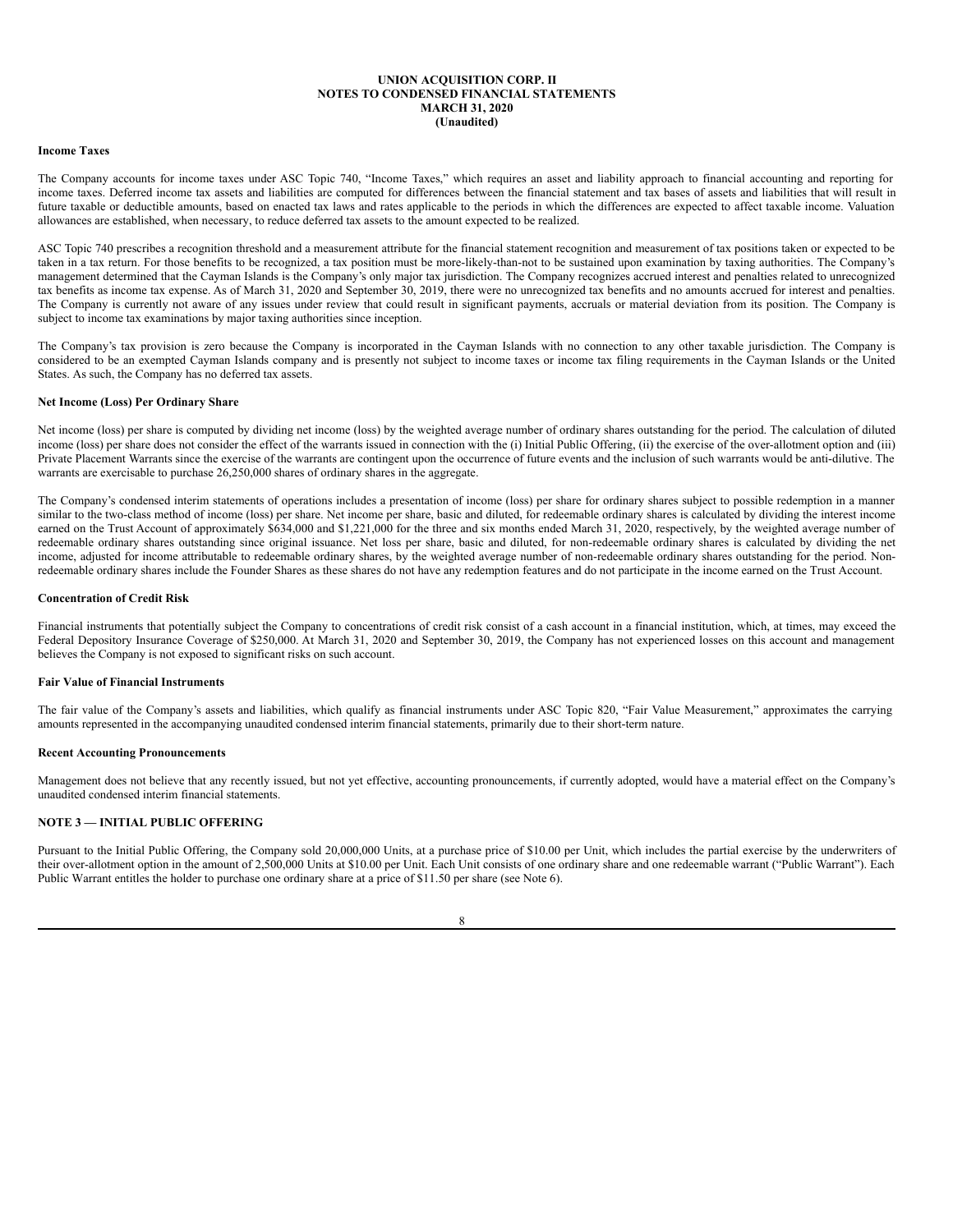### **NOTE 4 — RELATED PARTY TRANSACTIONS**

## **Founder Shares**

In December 2018, the Company issued an aggregate of 4,312,500 ordinary shares ("Founder Shares") for an aggregate purchase price of \$25,000. In August 2019, the Company effected a share capitalization pursuant to which the Company issued an additional 718,750 ordinary shares. All share and per-share amounts have been retroactively restated to reflect the share capitalization. As a result, there were 5,031,250 shares outstanding, of which an aggregate of up to 656,250 shares were subject to forfeiture by the Initial Shareholders to the extent that the underwriters' over-allotment was not exercised in full or in part, so that the Initial Shareholders would own 20% of the Company's issued and outstanding shares after the Initial Public Offering. As a result of the underwriters' election to partially exercise their over-allotment option, 31,250 Founder Shares were forfeited and 625,000 Founder Shares are no longer subject to forfeiture. Thus, at March 31, 2020, there are 5,000,000 ordinary shares to the Initial Shareholders outstanding.

The Initial Shareholders have agreed, subject to limited exceptions, not to transfer, assign or sell any of the Founder Shares until the earlier of (i) one year after the date of the consummation of a Business Combination and (ii) the date on which the closing price of the Company's ordinary shares equals or exceeds \$12.50 price per share (as adjusted for share splits, share dividends, reorganizations and recapitalizations) for any 20 trading days within any 30-trading day period commencing 150 days after a Business Combination, or earlier if, subsequent to a Business Combination, the Company consummates a subsequent liquidation, merger, share exchange or other similar transaction which results in all of the Company's shareholders having the right to exchange their ordinary shares for cash, securities or other property.

### **Private Placement**

Simultaneously with the closing of the Initial Public Offering, certain of the Initial Shareholders purchased an aggregate of 6,250,000 Private Placement Warrants at a price of \$1.00 Per Private Placement Warrant for an aggregate purchase price of \$6,250,000. Each Private Placement Warrant is exercisable to purchase one ordinary share at an exercise price of \$11.50. The proceeds from the Private Placement Warrants were added to the proceeds from the Initial Public Offering to be held in the Trust Account. If the Company does not complete a Business Combination within the Combination Period, the proceeds of the sale of the Private Placement Warrants will be used to fund the redemption of the Public Shares (subject to the requirements of applicable law) and the Private Placement Warrants will expire worthless. There will be no redemption rights or liquidating distributions from the Trust Account with respect to the Private Placement Warrants.

The Private Placement Warrants are identical to the Public Warrants underlying the Units sold in the Initial Public Offering, except that the Private Placement Warrants (i) will not be redeemable by the Company and (ii) may be exercised for cash or on a cashless basis, so long as they are held by the initial purchasers or any of their permitted transferees. If the Private Placement Warrants are held by holders other than the initial purchasers or any of their permitted transferees, the Private Placement Warrants will be redeemable by the Company and exercisable by the holders on the same basis as the Public Warrants. In addition, the Private Placement Warrants may not be transferable, assignable or salable until 30 days after the consummation of a Business Combination, subject to certain limited exceptions.

#### **Promissory Note — Related Party**

The Company issued an unsecured promissory note to Union Group on December 19, 2018, pursuant to which the Company may borrow up to aggregate principal amount of \$200,000 (the "Promissory Note"). The Promissory Note was non-interest bearing and payable on the earlier of (i) December 31, 2019, (ii) the consummation of the Initial Public Offering or (iii) the date on which the Company determined not to proceed with the Initial Public Offering. The outstanding balance of \$175,000 under the Promissory Note was repaid during the three months ended December 31, 2019.

### **Support Services**

The Company entered into an agreement, commencing on October 17, 2019 through the earlier of the consummation of a Business Combination or the Company's liquidation, to pay an affiliate of one of the Company's directors a monthly fee of \$10,000 for office space, utilities and administrative support. For the three and six months ended March 31 , 2020, the Company incurred \$30,000 and \$55,000 in fees for these services, of which \$55,000 is included in accrued expenses in the accompanying condensed balance sheet as of March 31, 2020.

The Company also pays its Chief Operating Officer a \$10,000 per month consulting fee, commencing on October 17, 2019 through the earlier of the consummation of a Business Combination or the Company's liquidation. For the three and six months ended March 31, 2020, the Company incurred and paid \$30,000 and \$60,000 in fees for these services, respectively.

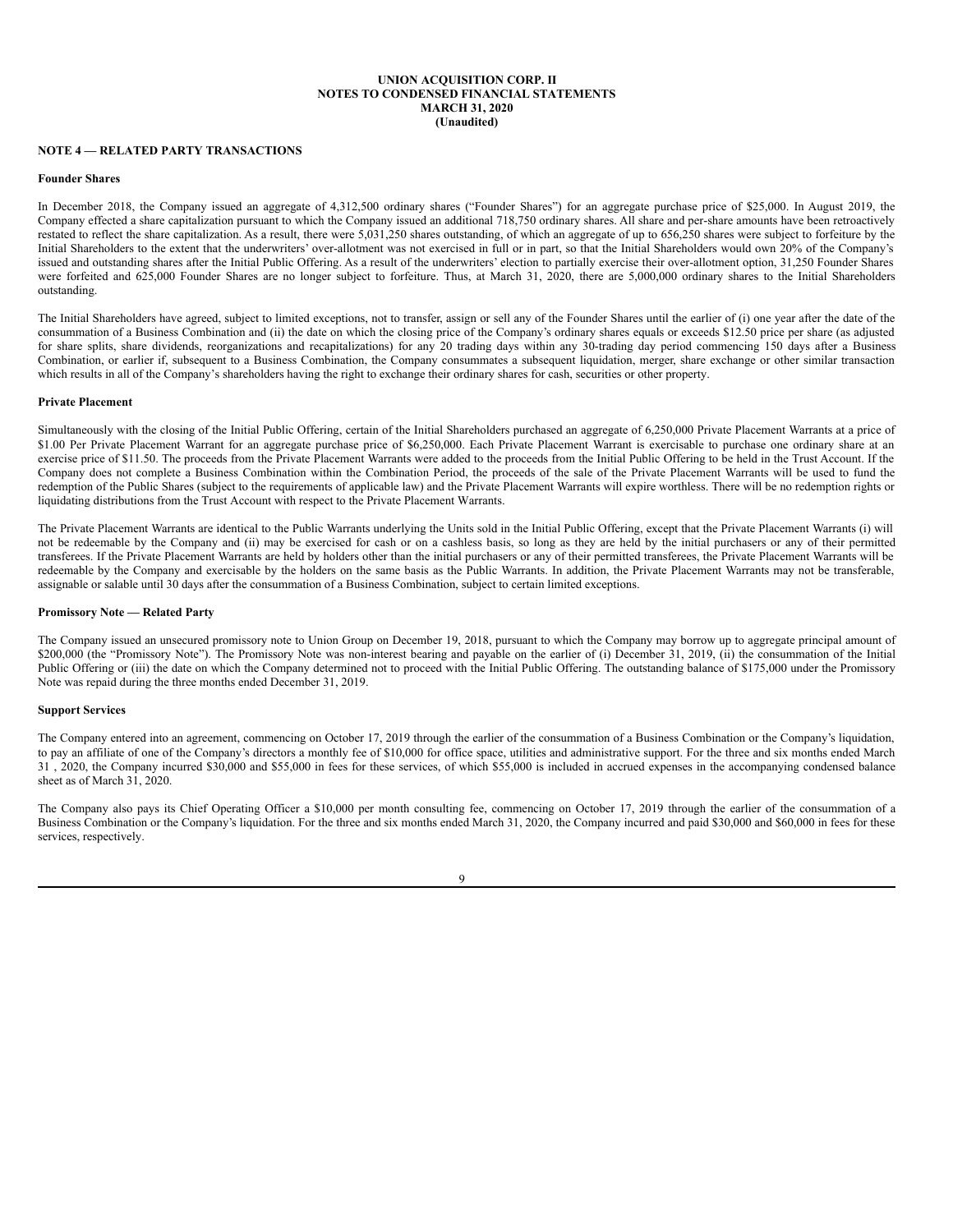#### **Related Party Loans**

In order to finance transaction costs in connection with a Business Combination, the Initial Shareholders, the Company's officers, directors or their affiliates may, but are not obligated to, loan the Company funds, from time to time or at any time, as may be required ("Working Capital Loans"). Each Working Capital Loan would be evidenced by a promissory note. The Working Capital Loans would either be paid upon consummation of a Business Combination, without interest, or, at the holder's discretion, up to \$1,500,000 of the Working Capital Loans may be converted into warrants at a price of \$1.00 per warrant. The warrants would be identical to the Private Placement Warrants. In the event that a Business Combination does not close, the Company may use a portion of the working capital held outside the Trust Account to repay such loaned amounts, but no proceeds from the Trust Account would be used for such repayment. There are no borrowings under the working capital loans to date. As of March 31, 2020 and September 30, 2019, no Working Capital Loans were outstanding.

### **NOTE 5 — COMMITMENTS AND CONTINGENCIES**

#### **Risks and Uncertainties**

Management is currently evaluating the impact of the COVID-19 pandemic on the industry and has concluded that while it is reasonably possible that the virus could have a negative effect on the Company's financial position, results of its operations and/or search for a target company, the specific impact is not readily determinable as of the date of these financial statements. The financial statements do not include any adjustments that might result from the outcome of this uncertainty.

### **Registration Rights**

Pursuant to a registration rights agreement entered into on October 17, 2019, the holders of the Founder Shares, the Private Placement Warrants (and their underlying securities) and the warrants that may be issued upon conversion of the Working Capital Loans (and their underlying securities) are entitled to registration rights. The holders of a majority of these securities will be entitled to make up to two demands that the Company register such securities. The holders of the majority of the Founder Shares can elect to exercise these registration rights at any time commencing three months prior to the date on which these ordinary shares are to be released from escrow. The holders of a majority of the Private Placement Warrants and warrants issued in payment of Working Capital Loans made to the Company (or underlying securities) can elect to exercise these registration rights at any time after the Company consummates a Business Combination. In addition, the holders will have certain "piggy-back" registration rights with respect to registration statements filed subsequent to the completion of a Business Combination. The Company will bear the expenses incurred in connection with the filing of any such registration statements.

### **Underwriting Agreement**

The Company granted the underwriters a 45-day option to purchase up to 2,625,000 additional Units to cover over-allotments at the Initial Public Offering price, less the underwriting discounts and commissions. In connection with the closing of the Initial Public Offering on October 22, 2019, the underwriters elected to partially exercise their over-allotment option to purchase 2,500,000 Units at a purchase price of \$10.00 per Unit.

### **Business Combination Marketing Agreement**

The Company intends to engage the representative of the underwriters in the Initial Public Offering as an advisor in connection with a Business Combination to assist the Company in holding meetings with its shareholders to discuss the potential Business Combination and the target business' attributes, introduce the Company to potential investors that are interested in purchasing the Company's securities in connection with a Business Combination, assist the Company in obtaining shareholder approval for the Business Combination and assist the Company with its press releases and public filings in connection with the Business Combination. The Company will pay this entity an aggregate cash fee for such services upon the consummation of a Business Combination in an amount equal to \$4,200,000 (exclusive of any applicable finders' fees which might become payable).

### **NOTE 6 — SHAREHOLDER'S EQUITY**

### **Preference Shares**

The Company is authorized to issue 1,000,000 preference shares with a par value of \$0.0001 per share with such designation, rights and preferences as may be determined from time to time by the Company's Board of Directors. At March 31, 2020 and September 30, 2019, there were no preference shares issued or outstanding.

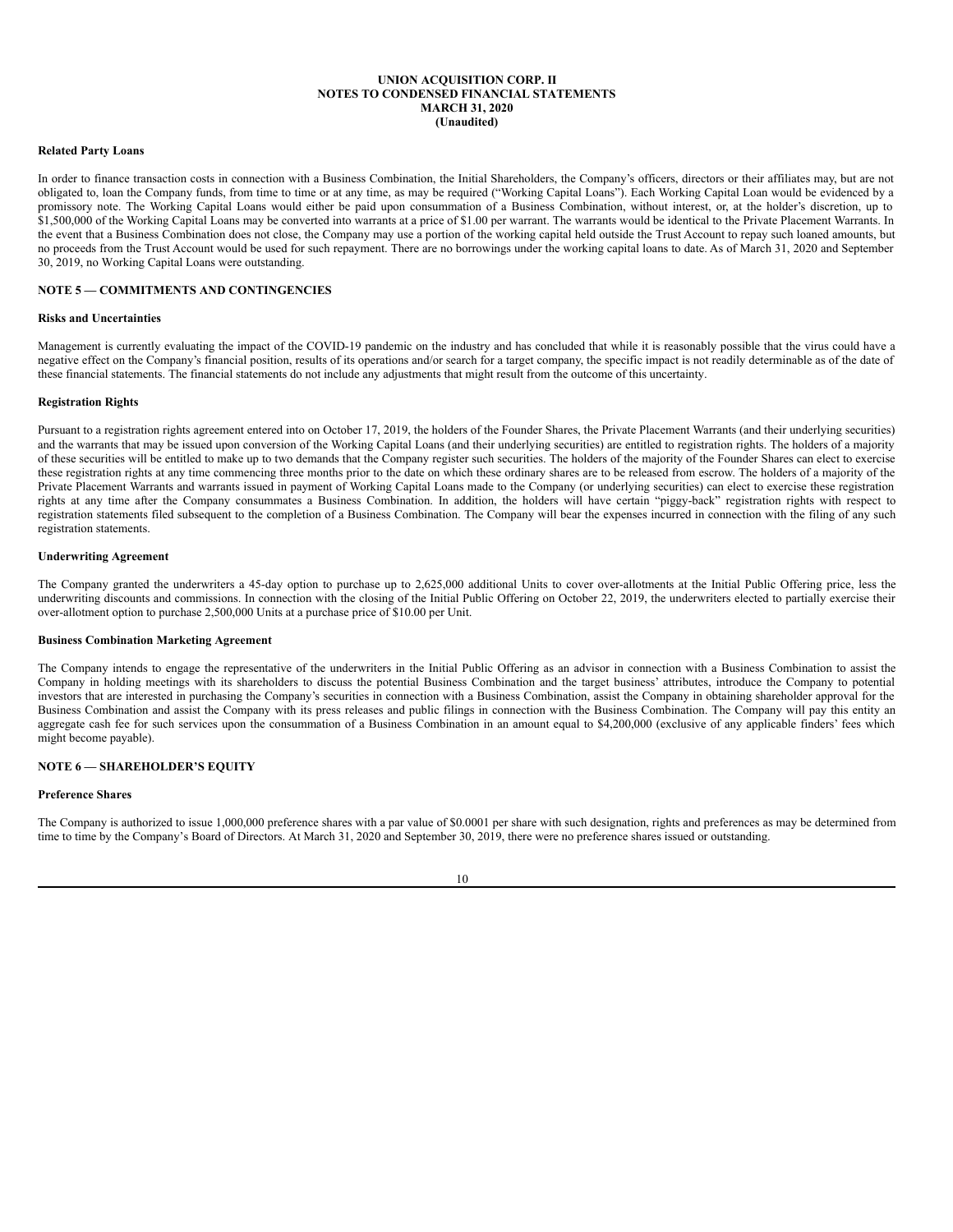#### **Ordinary Shares**

The Company is authorized to issue 150,000,000 ordinary shares, with a par value of \$0,0001 per share. Holders of the ordinary shares are entitled to one vote for each ordinary share. At March 31, 2020 and September 30, 2019, there were 5,250,534 and 5,031,250 ordinary shares issued and outstanding, excluding 19,749,466 and -0- ordinary shares subject to possible redemption, respectively.

#### **Warrants**

The Public Warrants will become exercisable on the later of (a) the completion of a Business Combination or (b) 12 months from the closing of the Initial Public Offering. Each Public Warrant entitles the holder to purchase one ordinary share at a price of \$11.50 per share. In addition, if  $(x)$  the Company issues additional ordinary shares or equity-linked securities for capital raising purposes in connection with the closing of an initial Business Combination at an issue price or effective issue price of less than \$9.20 per share (with such issue price or effective issue price to be determined in good faith by the Company's board of directors and, in the case of any such issuance to the Company's Initial Shareholders or their affiliates, without taking into account any founders' shares held by the Initial Shareholders or their affiliates, as applicable, prior to such issuance) (the "Newly Issued Price"), (y) the aggregate gross proceeds from such issuances represent more than 60% of the total equity proceeds, and interest thereon, available for the funding of the initial Business Combination on the date of the consummation of the initial Business Combination (net of redemptions), and (z) the volume weighted average trading price of the ordinary shares during the 20 trading day period starting on the trading day prior to the day on which the Company consummates its initial Business Combination (such price, the "Market Value") is below \$9.20 per share, the exercise price of the warrants will be adjusted (to the nearest cent) to be equal to 115% of the higher of the Market Value and the Newly Issued Price, and the \$18.00 per share redemption trigger price described below will be adjusted (to the nearest cent) to be equal to 180% of the higher of the Market Value and the Newly Issued Price.

No Public Warrants will be exercisable for cash unless the Company has an effective and current registration statement covering the ordinary shares issuable upon exercise of the Public Warrants and a current prospectus relating to such ordinary shares. Notwithstanding the foregoing, if a registration statement covering the ordinary shares issuable upon exercise of the Public Warrants is not effective within a specified period following the consummation of a Business Combination, warrant holders may, until such time as there is an effective registration statement and during any period when the Company shall have failed to maintain an effective registration statement, exercise warrants on a cashless basis pursuant to the exemption provided by Section  $3(a)(9)$  of the Securities Act, provided that such exemption is available. If that exemption, or another exemption, is not available, holders will not be able to exercise their warrants on a cashless basis. The Public Warrants will expire five years after the completion of a Business Combination or earlier upon redemption or liquidation.

The Company may redeem the Public Warrants:

- in whole and not in part;
- at a price of \$0.01 per warrant;
- at any time after the warrants become exercisable;
- upon not less than 30 days' prior written notice of redemption;
- if, and only if, the reported last sale price of the Company's ordinary shares equals or exceeds \$18.00 per share (subject to adjustment) for any 20 trading days within a 30-trading day period ending on the third business day prior to the notice of redemption to the warrant holders; and
- if, and only if, there is a current registration statement in effect with respect to the ordinary shares underlying such warrants and a current prospectus relating to those shares is available throughout the 30-day redemption period.

If the Company calls the Public Warrants for redemption, management will have the option to require all holders that wish to exercise the Public Warrants to do so on a "cashless basis," as described in the warrant agreement.

The exercise price and number of ordinary shares issuable upon exercise of the warrants may be adjusted in certain circumstances including in the event of a share dividend, extraordinary dividend or recapitalization, reorganization, merger or consolidation. However, the warrants will not be adjusted for issuance of ordinary shares at a price below its exercise price. The Company has agreed to use its best efforts to have declared effective a prospectus relating to the ordinary shares issuable upon exercise of the warrants and keep such prospectus current until the expiration of the warrants. However, if the Company does not maintain a current prospectus relating to the ordinary shares issuable upon exercise of the warrants, holders will be unable to exercise their warrants for cash and the Company will not be required to net cash settle or cash settle the warrant exercise. There will be no redemption rights upon the completion of a Business Combination with respect to the Company's warrants. If the Company is unable to complete a Business Combination within the Combination Period and the Company liquidates the funds held in the Trust Account, holders of warrants will not receive any of such funds with respect to their warrants, nor will they receive any distribution from the Company's assets held outside of the Trust Account with the respect to such warrants. Accordingly, the warrants may expire worthless.

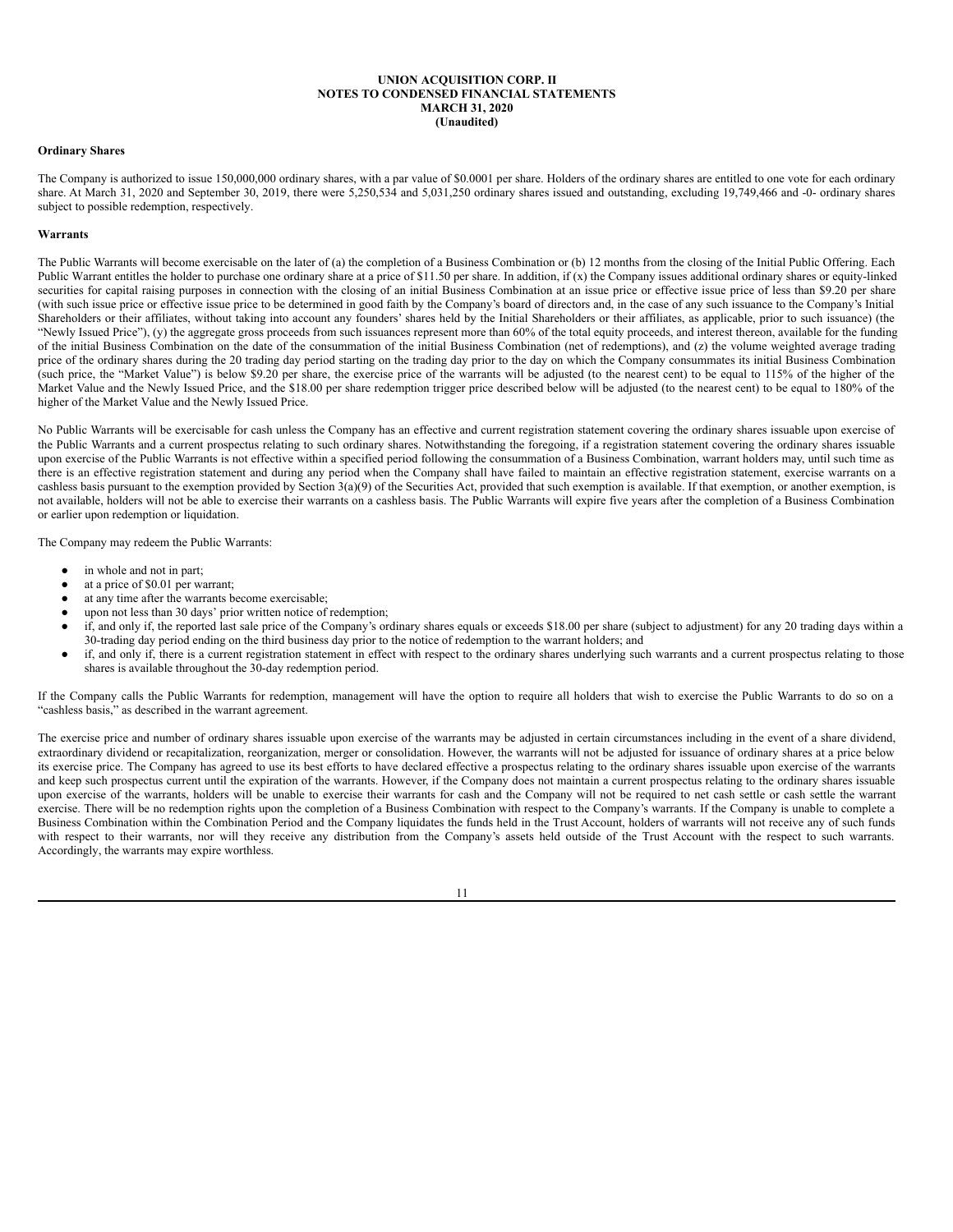# **NOTE 7 — FAIR VALUE MEASUREMENTS**

The fair value of the Company's financial assets and liabilities reflects management's estimate of amounts that the Company would have received in connection with the sale of the assets or paid in connection with the transfer of the liabilities in an orderly transaction between market participants at the measurement date. In connection with measuring the fair value of its assets and liabilities, the Company seeks to maximize the use of observable inputs (market data obtained from independent sources) and to minimize the use of unobservable inputs (internal assumptions about how market participants would price assets and liabilities). The following fair value hierarchy is used to classify assets and liabilities based on the observable inputs and unobservable inputs used in order to value the assets and liabilities:

- Level 1: Quoted prices in active markets for identical assets or liabilities. An active market for an asset or liability is a market in which transactions for the asset or liability occur with sufficient frequency and volume to provide pricing information on an ongoing basis.
- Level 2: Observable inputs other than Level 1 inputs. Examples of Level 2 inputs include quoted prices in active markets for similar assets or liabilities and quoted prices for identical assets or liabilities in markets that are not active.
- Level 3: Unobservable inputs based on our assessment of the assumptions that market participants would use in pricing the asset or liability.

At March 31, 2020, assets held in the Trust Account were comprised of \$201,201,858 in money market funds which are invested in U.S. Treasury Securities.

The following table presents information about the Company's assets that are measured at fair value on a recurring basis at March 31, 2020 and indicates the fair value hierarchy of the valuation inputs the Company utilized to determine such fair value:

|                                                            |       | March 31.     |
|------------------------------------------------------------|-------|---------------|
| <b>Description</b>                                         | ∟evel | 2020          |
| Assets:                                                    |       |               |
| Trust Account – U.S. Treasury Securities Money Market Fund |       | 201, 201, 858 |
|                                                            |       |               |

## **NOTE 8 — SUBSEQUENT EVENTS**

The Company evaluated subsequent events and transactions that occurred after the balance sheet date up to the date that the unaudited condensed interim financial statements were issued. Based upon this review, the Company did not identify any subsequent events that would have required adjustment or disclosure in the unaudited condensed interim financial statements.

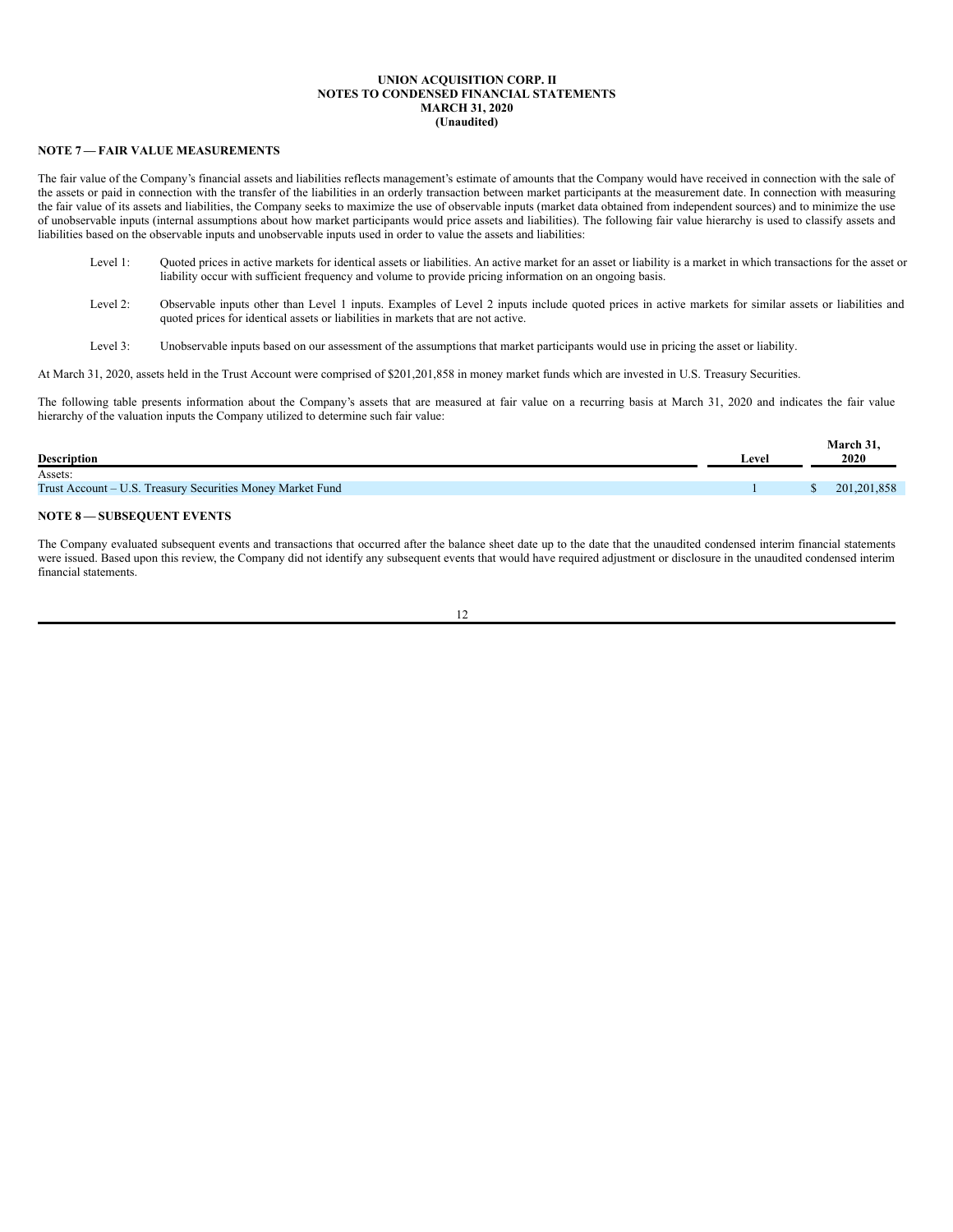### <span id="page-14-0"></span>**ITEM 2. MANAGEMENT'S DISCUSSION AND ANALYSIS OF FINANCIAL CONDITION AND RESULTS OF OPERATIONS**

References in this report (the "Quarterly Report") to "we," "us" or the "Company" refer to Union Acquisition Corp. II. References to our "management" or our "management team" refer to our officers and directors. The following discussion and analysis of the Company's financial condition and results of operations should be read in conjunction with the financial statements and the notes thereto contained elsewhere in this Quarterly Report. Certain information contained in the discussion and analysis set forth below includes forward-looking statements that involve risks and uncertainties.

## **Special Note Regarding Forward-Looking Statements**

This Quarterly Report includes "forward-looking statements" that are not historical facts and involve risks and uncertainties that could cause actual results to differ materially from those expected and projected. All statements, other than statements of historical fact included in this Quarterly Report including, without limitation, statements in this "Management's Discussion and Analysis of Financial Condition and Results of Operations" regarding the Company's financial position, business strategy and the plans and objectives of management for future operations, are forward-looking statements. Words such as "expect," "believe," "anticipate," "intend," "estimate," "seek" and variations and similar words and expressions are intended to identify such forward-looking statements. Such forward-looking statements relate to future events or future performance, but reflect management's current beliefs, based on information currently available. A number of factors could cause actual events, performance or results to differ materially from the events, performance and results discussed in the forward-looking statements. For information identifying important factors that could cause actual results to differ materially from those anticipated in the forward-looking statements, please refer to the Risk Factors section of the Company's final prospectus for its Initial Public Offering filed with the U.S. Securities and Exchange Commission (the "SEC"). The Company's securities filings can be accessed on the EDGAR section of the SEC's website at www.sec.gov. Except as expressly required by applicable securities law, the Company disclaims any intention or obligation to update or revise any forward-looking statements whether as a result of new information, future events or otherwise.

#### **Overview**

We are a blank check company formed on December 6, 2018 for the purpose of entering into a merger, share exchange, asset acquisition, stock purchase, recapitalization, reorganization or other similar business combination with one or more target businesses. We intend to effectuate our initial business combination using cash from the proceeds of the Initial Public Offering and the sale of the Private Placement Warrants, our capital stock, debt or a combination of cash, stock and debt.

We have neither engaged in any operations nor generated any revenues to date. Our entire activity since inception has been to prepare for our Initial Public Offering, which was consummated on October 22, 2019 and, after the Initial Public Offering, identifying a target company for a Business Combination.

#### **Results of Operations**

We have neither engaged in any operations nor generated any revenues to date. Our only activities were organizational activities, those necessary to prepare for the Initial Public Offering, described below, and, subsequent to the Initial Public Offering, identifying a target company for a Business Combination. We do not expect to generate any operating revenues until after the completion of our Business Combination. We generate non-operating income in the form of interest income on marketable securities held after the Initial Public Offering. We are incurring expenses as a result of being a public company (for legal, financial reporting, accounting and auditing compliance), as well as for due diligence expenses in connection with completing a Business Combination.

For the three months ended March 31, 2020, we had net income of \$420,028, which consisted of interest earned on marketable securities held in the Trust Account of \$634,168, offset by operating expenses of \$214,140.

For the six months ended March 31, 2020, we had net income of \$764,064, which consisted of interest earned on marketable securities held in the Trust Account of \$1,221,441, offset by operating expenses of \$457,377.

For the three months ended March 31, 2019, we had a net loss of \$2,393, which consisted of operating and formation costs.

For the period from December 6, 2018 (inception) through March 31, 2019, we had a net loss of \$7,111, which consisted of operating and formation costs.

### **Liquidity and Capital Resources**

On October 22, 2019, we consummated the Initial Public Offering of 20,000,000 Units, which includes a partial exercise by the underwriters of their over-allotment option in the amount of 2,500,000 Units, at a price of \$10.00 per Unit, generating gross proceeds of \$200,000,000. Simultaneously with the closing of the Initial Public Offering, we consummated the sale of 6,250,000 Private Placement Warrants to two of our shareholders at a price of \$1.00 per warrant, generating gross proceeds of \$6,250,000.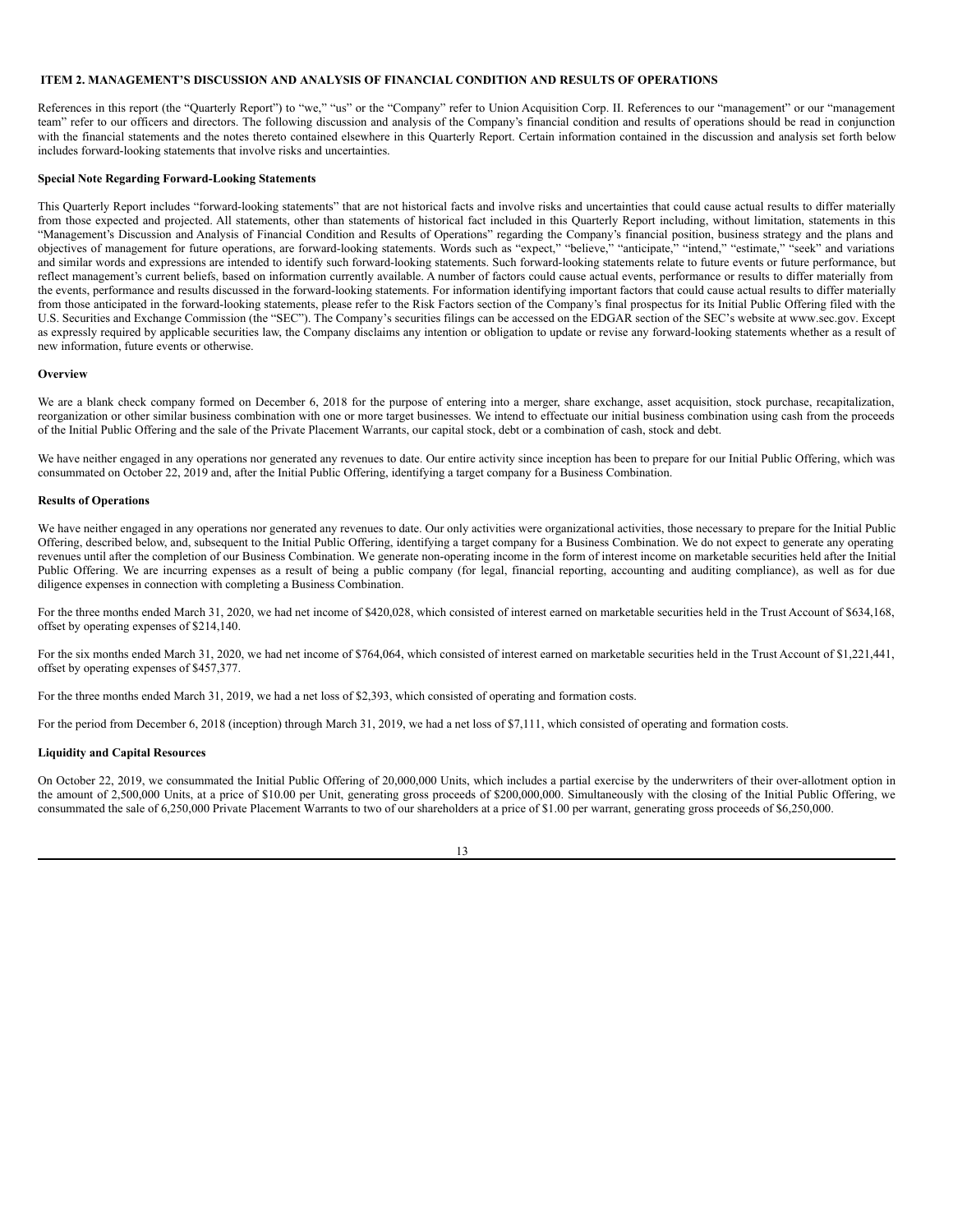Following the Initial Public Offering and the sale of the Private Placement Warrants, a total of \$200,000,000 was placed in the Trust Account and, following the payment of certain transaction expenses, we had \$1,888,753 of cash held outside of the Trust Account and available for working capital purposes. We incurred \$4,529,222 in Initial Public Offering related costs, including \$4,000,000 of underwriting fees and \$529,222 of other costs.

For the six months ended March 31, 2020, net cash used in operating activities was \$574,485. Net income of \$764,064 was offset by interest earned on marketable securities of \$1,221,441, fees charged on the Trust Account of \$19,583 and changes in operating assets and liabilities, which used \$136,691 of cash from operating activities.

For the period from December 6, 2018 (inception) through March 31, 2019, cash used in operating activities was \$7,111, which represents a net loss of \$7,111.

At March 31, 2020, we had cash and marketable securities held in the Trust Account of \$201,201,858. We intend to use substantially all of the funds held in the Trust Account, including any amounts representing interest earned on the Trust Account to complete our Business Combination. To the extent that our shares or debt is used, in whole or in part, as consideration to complete our Business Combination, the remaining proceeds held in the Trust Account will be used as working capital to finance the operations of the target business or businesses, make other acquisitions and pursue our growth strategies.

At March 31, 2020, we had cash of \$1,156,118 held outside of the Trust Account. We intend to use the funds held outside the Trust Account primarily to identify and evaluate target businesses, perform business due diligence on prospective target businesses, travel to and from the offices, properties or similar locations of prospective target businesses or their representatives or owners, review corporate documents and material agreements of prospective target businesses, and structure, negotiate and complete a Business Combination.

In order to fund working capital deficiencies or finance transaction costs in connection with a Business Combination, our officers, directors or their affiliates may, but are not obligated to, loan us funds as may be required. If we complete a Business Combination, we would repay such loaned amounts. In the event that a Business Combination does not close, we may use a portion of the working capital held outside the Trust Account to repay such loaned amounts but no proceeds from our Trust Account would be used for such repayment. Up to \$1,500,000 of such loans may be convertible into warrants at a price of \$1.00 per warrant at the option of the lender.

We do not believe we will need to raise additional funds in order to meet the expenditures required for operating our business. However, if our estimate of undertaking in-depth due diligence and negotiating a Business Combination is less than the actual amount necessary to do so, we may have insufficient funds available to operate our business prior to our Business Combination. Moreover, we may need to obtain additional financing either to consummate our Business Combination or because we become obligated to redeem a significant number of our public shares upon consummation of our Business Combination, in which case we may issue additional securities or incur debt in connection with such Business Combination. Subject to compliance with applicable securities laws, we would only complete such financing simultaneously with the completion of our Business Combination. Following our Business Combination, if cash on hand is insufficient, we may need to obtain additional financing in order to meet our obligations.

### **Going Concern**

In connection with our assessment of going concern considerations in accordance with Financial Accounting Standard Board's Accounting Standards Update ("ASU") 2014-15, "Disclosures of Uncertainties about an Entity's Ability to Continue as a Going Concern," management has determined that the mandatory liquidation and subsequent dissolution raises substantial doubt about our ability to continue as a going concern. No adjustments have been made to the carrying amounts of assets or liabilities should we be required to liquidate after April 22, 2021.

### **Off-balance sheet financing arrangements**

We have no obligations, assets or liabilities, which would be considered off-balance sheet arrangements as of March 31, 2020. We do not participate in transactions that create relationships with unconsolidated entities or financial partnerships, often referred to as variable interest entities, which would have been established for the purpose of facilitating off-balance sheet arrangements. We have not entered into any off-balance sheet financing arrangements, established any special purpose entities, guaranteed any debt or commitments of other entities, or purchased any non-financial assets.

### **Contractual obligations**

We do not have any long-term debt, capital lease obligations, operating lease obligations or long-term liabilities, other than an agreement to pay UCG International Corp., an affiliate of Juan Sartori, a monthly fee of \$10,000 for office space, utilities and administrative support provided to the Company. We began incurring these fees on October 17, 2019 and will continue to incur these fees monthly until the earlier of the completion of the business combination and the Company's liquidation.

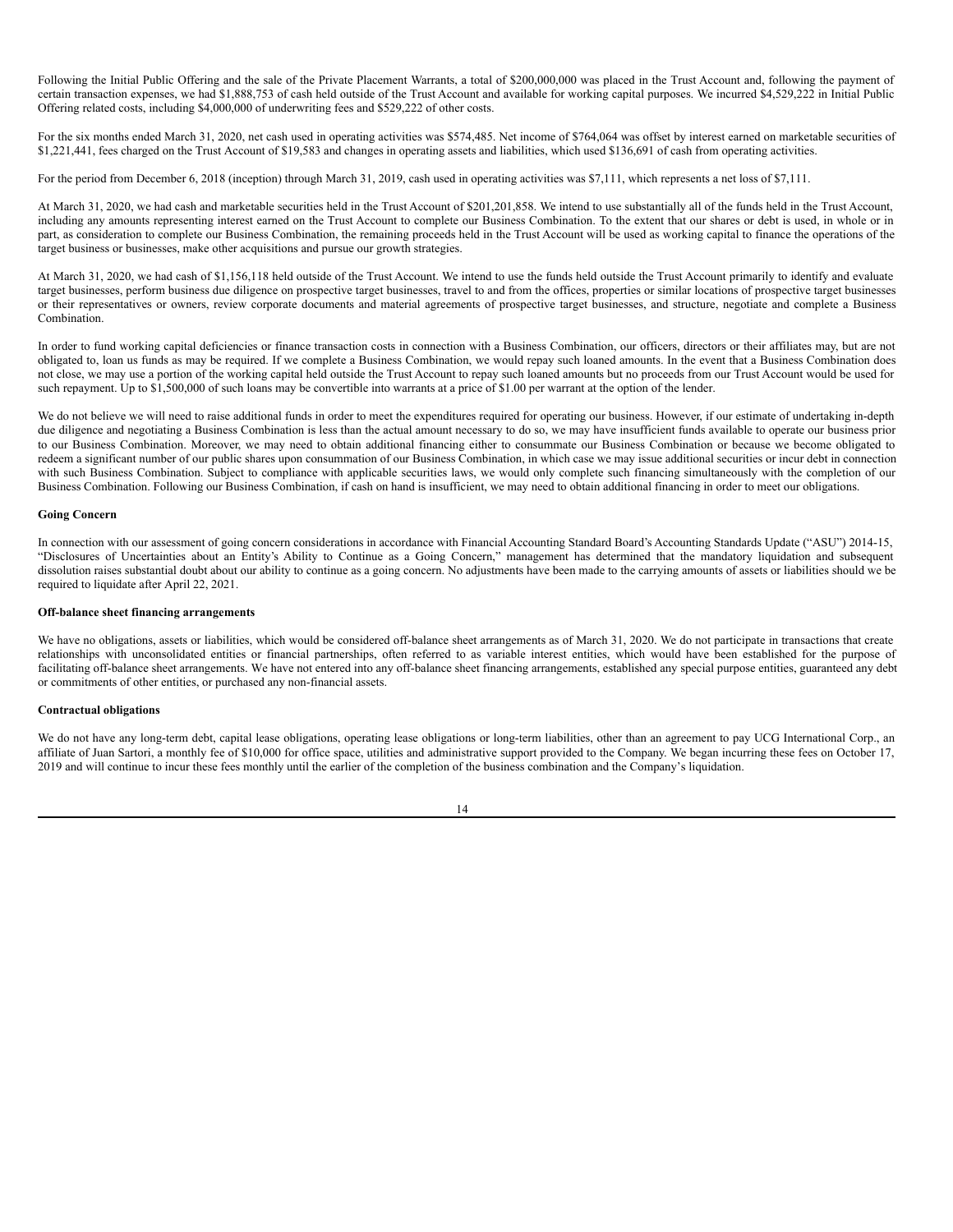We also pay our Chief Operating Officer a \$10,000 per month consulting fee, commencing on October 17, 2019 through the earlier of the consummation of a Business Combination or the Company's liquidation.

### **Critical Accounting Policies**

The preparation of condensed financial statements and related disclosures in conformity with accounting principles generally accepted in the United States of America requires management to make estimates and assumptions that affect the reported amounts of assets and liabilities, disclosure of contingent assets and liabilities at the date of the financial statements, and income and expenses during the periods reported. Actual results could materially differ from those estimates. We have identified the following critical accounting policies:

### *Common stock subject to possible redemption*

We account for our common stock subject to possible redemption in accordance with the guidance in Accounting Standards Codification ("ASC") Topic 480 "Distinguishing Liabilities from Equity." Common stock subject to mandatory redemption is classified as a liability instrument and is measured at fair value. Conditionally redeemable common stock (including common stock that features redemption rights that are either within the control of the holder or subject to redemption upon the occurrence of uncertain events not solely within our control) is classified as temporary equity. At all other times, common stock is classified as stockholders' equity. Our common stock features certain redemption rights that are considered to be outside of our control and subject to occurrence of uncertain future events. Accordingly, common stock subject to possible redemption is presented as temporary equity, outside of the stockholders' equity section of our condensed balance sheets.

#### *Net loss per common share*

We apply the two-class method in calculating earnings per share. Net income per common share, basic and diluted for Class A redeemable common stock is calculated by dividing the interest income earned on the Trust Account, net of applicable franchise and income taxes, by the weighted average number of Class A redeemable common stock outstanding for the period. Net loss per common share, basic and diluted for Class A and Class B non-redeemable common stock is calculated by dividing the net income, less income attributable to Class A redeemable common stock, by the weighted average number of Class A and Class B non-redeemable common stock outstanding for the periods.

#### *Recent accounting pronouncements*

Management does not believe that any recently issued, but not yet effective, accounting standards, if currently adopted, would have a material effect on our unaudited condensed interim financial statements.

# <span id="page-16-0"></span>**ITEM 3. QUANTITATIVE AND QUALITATIVE DISCLOSURES ABOUT MARKET RISK**

As of March 31, 2020, we were not subject to any market or interest rate risk. Following the consummation of our Initial Public Offering, the net proceeds received into the Trust Account, have been invested in U.S. government treasury bills, notes or bonds with a maturity of 180 days or less or in certain money market funds that invest solely in US treasuries. Due to the short-term nature of these investments, we believe there will be no associated material exposure to interest rate risk.

### <span id="page-16-1"></span>**ITEM 4. CONTROLS AND PROCEDURES**

Disclosure controls and procedures are controls and other procedures that are designed to ensure that information required to be disclosed in our reports filed or submitted under the Exchange Act is recorded, processed, summarized and reported within the time periods specified in the SEC's rules and forms. Disclosure controls and procedures include, without limitation, controls and procedures designed to ensure that information required to be disclosed in our reports filed or submitted under the Exchange Act is accumulated and communicated to our management, including our Chief Executive Officer, to allow timely decisions regarding required disclosure.

#### *Evaluation of Disclosure Controls and Procedures*

As required by Rules 13a-15 and 15d-15 under the Exchange Act, our Chief Executive Officer carried out an evaluation of the effectiveness of the design and operation of our disclosure controls and procedures as of March 31, 2020. Based upon his evaluation, our Chief Executive Officer concluded that our disclosure controls and procedures (as defined in Rules  $13a-15(e)$  and  $15d-15(e)$  under the Exchange Act) were effective.

# *Changes in Internal Control Over Financial Reporting*

During the most recently completed fiscal quarter, there has been no change in our internal control over financial reporting that has materially affected, or is reasonably likely to materially affect, our internal control over financial reporting.

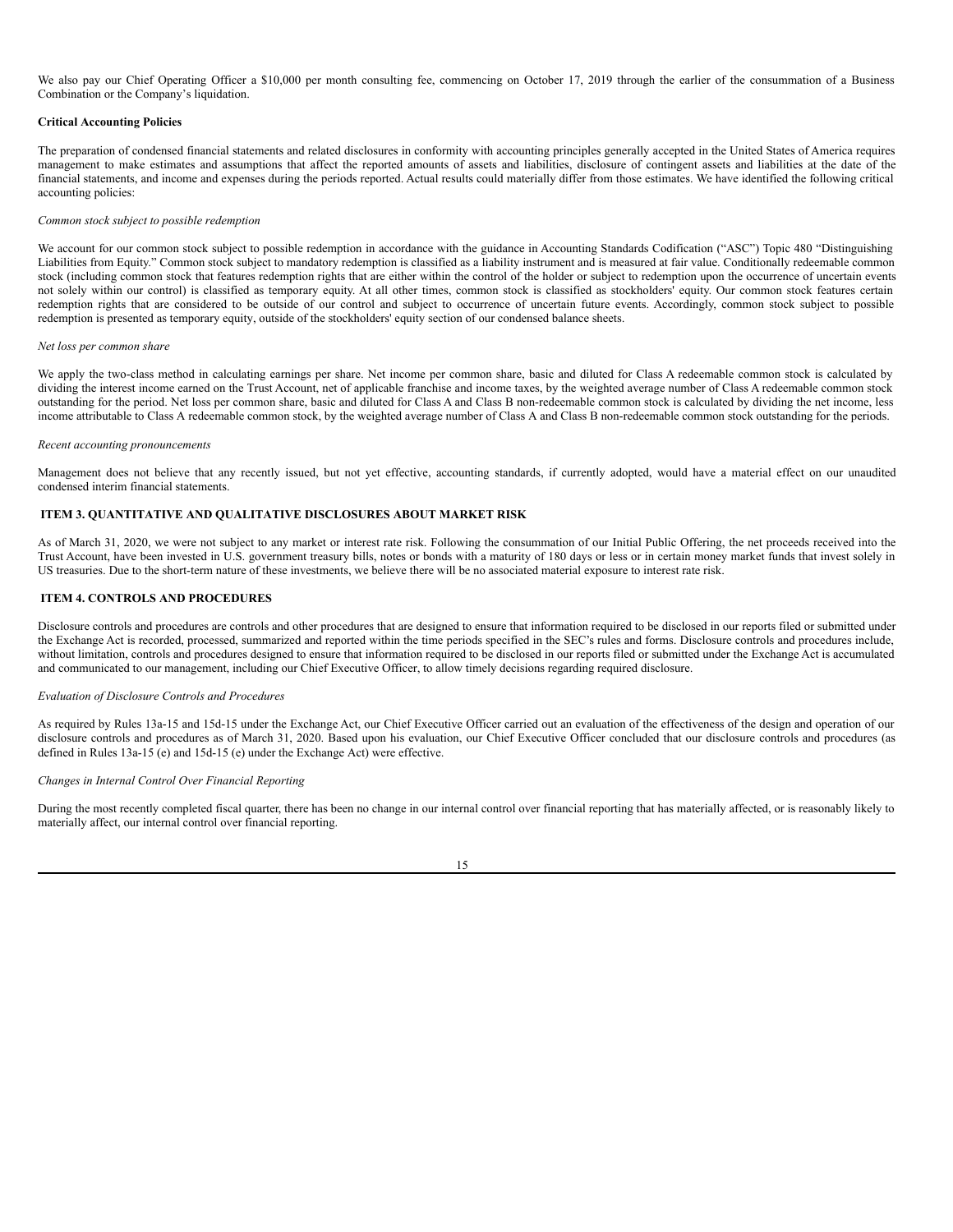# <span id="page-17-0"></span>**PART II - OTHER INFORMATION**

## <span id="page-17-1"></span>**ITEM 1A. RISK FACTORS.**

There have been no material changes to the risk factors previously disclosed in Part 1, Item 1A of our Annual Report on Form 10-K for the period ended September 30, 2019 except as follows:

### Our search for a business combination, and any target business with which we ultimately consummate a business combination, may be materially adversely *af ected by the recent coronavirus (COVID-19) outbreak.*

In December 2019, a novel strain of coronavirus was reported to have surfaced in Wuhan, China, which has and is continuing to spread throughout China and other parts of the world, including the United States. On January 30, 2020, the World Health Organization declared the outbreak of the coronavirus disease (COVID-19) a "Public Health Emergency of International Concern." On January 31, 2020, the U.S. Health and Human Services Secretary declared a public health emergency for the United States to aid the U.S. healthcare community in responding to COVID-19. The outbreak of COVID-19 has adversely impacted the economies and financial markets worldwide, and the business of any potential target business with which we ultimately consummate a business combination could be materially and adversely affected. Furthermore, we may be unable to complete a business combination if continued concerns relating to COVID-19 restrict travel, limit the ability to have meetings with potential investors or the target company's personnel, vendors and services providers are unavailable to negotiate and consummate a transaction in a timely manner. The extent to which COVID-19 impacts our search for a business combination will depend on future developments, which are highly uncertain and cannot be predicted, including new information which may emerge concerning the severity of COVID-19 and the actions to contain COVID-19 or treat its impact, among others. If the disruptions posed by COVID-19 or other matters of global concern continue for an extensive period of time, our ability to consummate a business combination, or the operations of a target business with which we ultimately consummate a business combination, may be materially adversely affected.

### <span id="page-17-2"></span>**ITEM 2. UNREGISTERED SALES OF EQUITY SECURITIES AND USE OF PROCEEDS.**

On October 22, 2019, we consummated our Initial Public Offering of 20,000,000 Units, inclusive of 2,500,000 Units sold to the underwriters exercising their over-allotment option. The Units were sold at an offering price of \$10.00 per Unit, generating total gross proceeds of \$200,000,000. Each Unit consisted of one ordinary share of the Company, par value \$0.0001 per share, and one redeemable warrant of the Company. Cantor acted as the sole book running manager and co-manager of the offering. The securities sold in the offering were registered under the Securities Act on a registration statement on Form S-1 (No. 333-233988). The SEC declared the registration statement effective on October 17, 2019.

Simultaneously with the consummation of the Initial Public Offering, we consummated a private placement of 6,250,000 Private Placement Warrants to our Sponsor at a price of \$1.00 per Private Placement Warrant, generating total proceeds of \$6,250,000. Such securities were issued pursuant to the exemption from registration contained in Section 4(a)(2) of the Securities Act.

The Private Placement Warrants are the same as the warrants underlying the Units sold in the Initial Public Offering, except that Private Placement Warrants are not transferable, assignable or salable until 30 days after the completion of a Business Combination, subject to certain limited exceptions. Additionally, the Private Placement Warrants are exercisable on a cashless basis and are non-redeemable so long as they are held by the initial purchasers or their permitted transferees.

Of the gross proceeds received from the Initial Public Offering, the partial exercise of the over-allotment option and the Private Placement Warrants, \$200,000,000 was placed in the Trust Account.

We paid a total of \$4,000,000 underwriting discounts and commissions and \$529,222 for other costs and expenses related to the Initial Public Offering.

For a description of the use of the proceeds generated in our Initial Public Offering, see Part I, Item 2 of this Quarterly Report.

### <span id="page-17-3"></span>**ITEM 6. EXHIBITS.**

The following exhibits are filed as part of, or incorporated by reference into, this Quarterly Report on Form 10-Q.

| No.          | <b>Description of Exhibit</b>                                                                                                                                  |
|--------------|----------------------------------------------------------------------------------------------------------------------------------------------------------------|
| $31.1*$      | Certification of Principal Executive Officer and Principal Financial and Accounting Officer Pursuant to Securities Exchange Act Rules 13a-14(a) and 15(d)-     |
|              | 14(a), as adopted Pursuant to Section 302 of the Sarbanes-Oxley Act of 2002                                                                                    |
| $32.1**$     | Certification of Principal Executive Officer and Principal Financial and Accounting Officer Pursuant to 18 U.S.C. Section 1350, as adopted Pursuant to Section |
|              | 906 of the Sarbanes-Oxley Act of 2002                                                                                                                          |
| $101$ . INS* | <b>XBRL</b> Instance Document                                                                                                                                  |
| $101.CAL*$   | XBRL Taxonomy Extension Calculation Linkbase Document                                                                                                          |
| $101.SCH*$   | XBRL Taxonomy Extension Schema Document                                                                                                                        |
| $101.DEF*$   | XBRL Taxonomy Extension Definition Linkbase Document                                                                                                           |
| $101.LAB*$   | XBRL Taxonomy Extension Labels Linkbase Document                                                                                                               |
| $101.PRE*$   | XBRL Taxonomy Extension Presentation Linkbase Document                                                                                                         |

Filed herewith.

Furnished.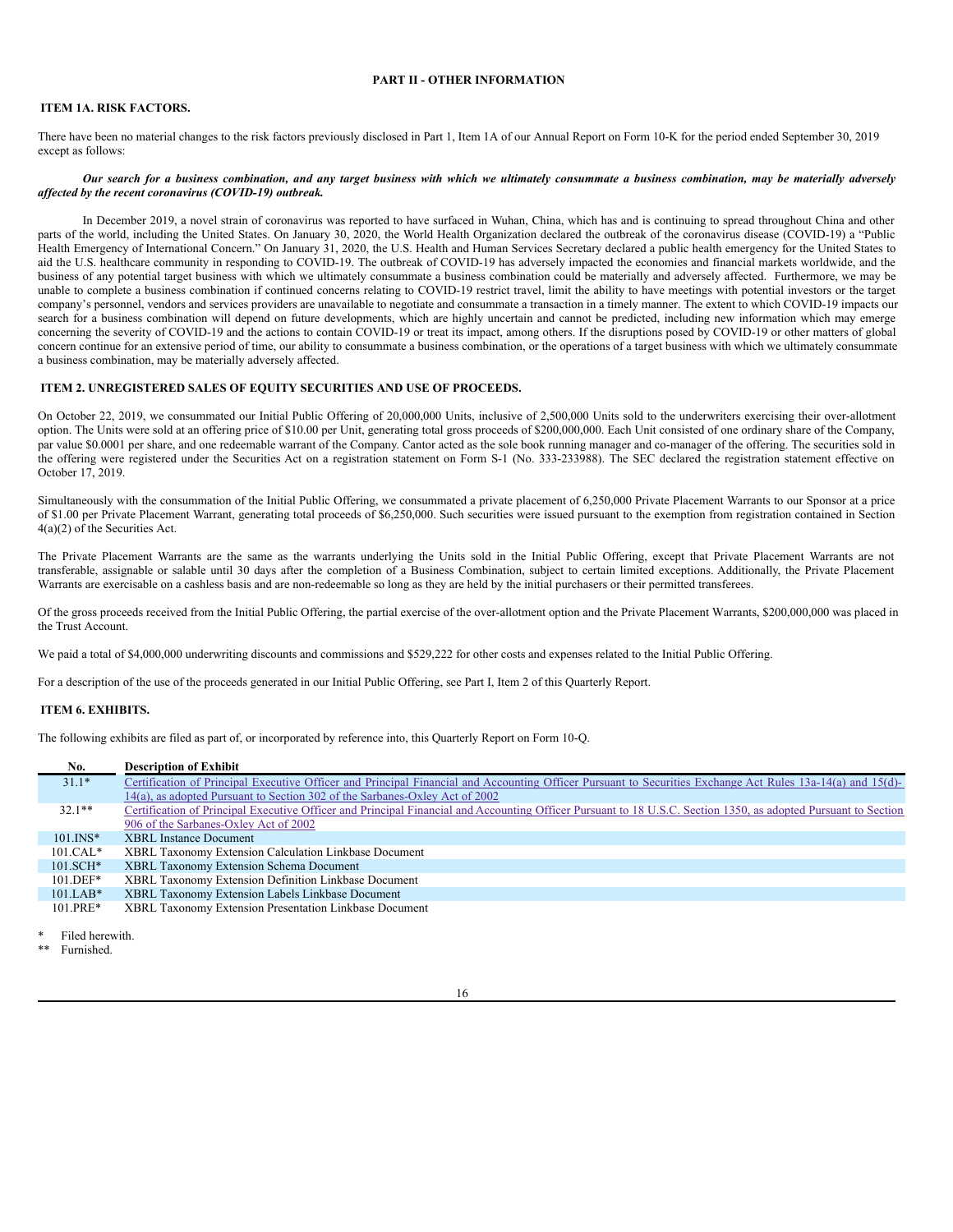# <span id="page-18-0"></span>**SIGNATURES**

Pursuant to the requirements of Securities Exchange Act of 1934, the registrant has duly caused this report to be signed on its behalf by the undersigned, thereunto duly authorized.

# **UNION ACQUISITION CORP. II**

Date: May 7, 2020 /s/ Kyle P. Bransfield

Name: Kyle P. Bransfield Title: Chief Executive Officer (Principal Executive Officer and Principal Financial and Accounting Officer)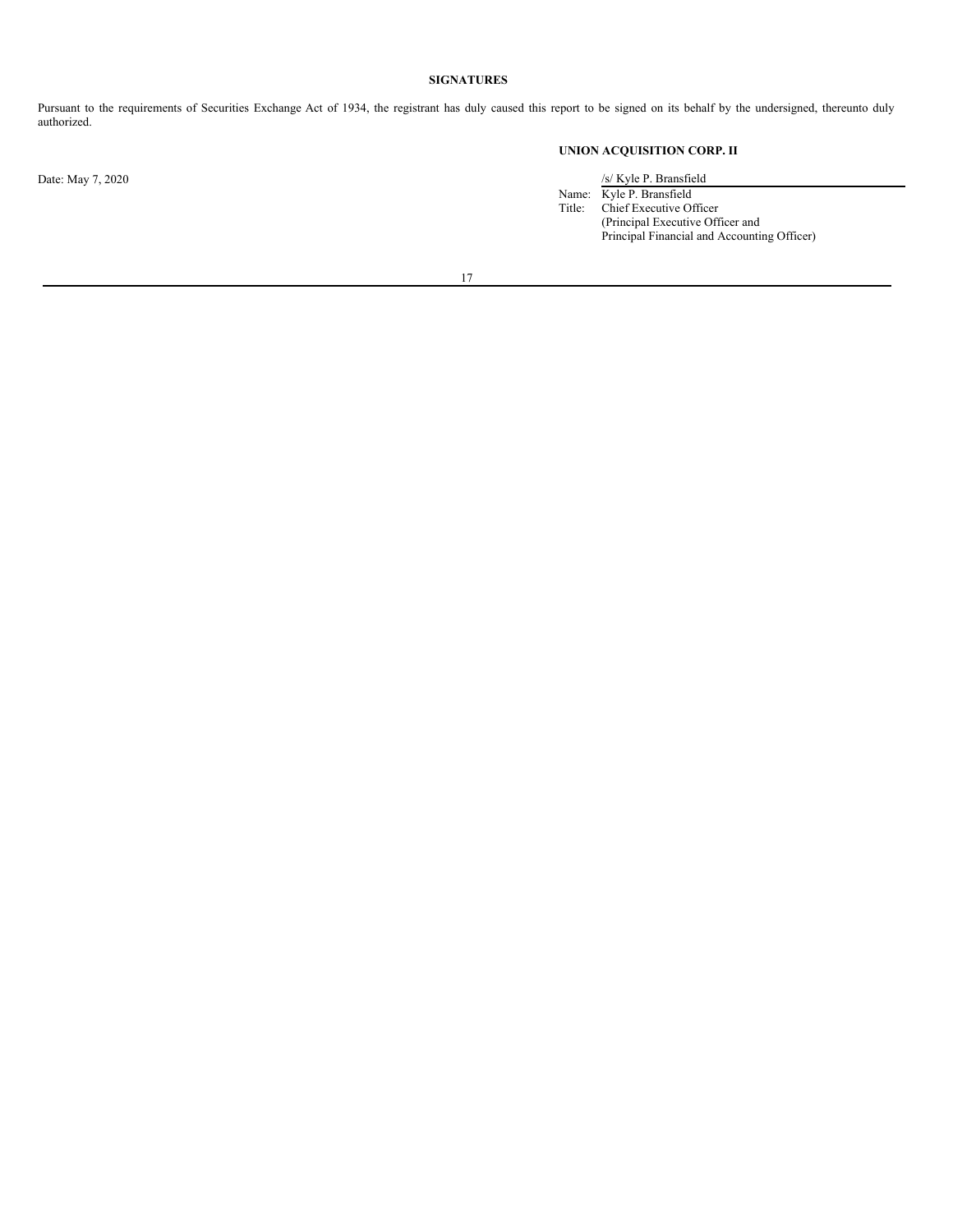<span id="page-19-0"></span>I, Kyle P. Bransfield, certify that:

- 1. I have reviewed this Quarterly Report on Form 10-Q of Union Acquisition Corp. II;
- 2. Based on my knowledge, this report does not contain any untrue statement of a material fact or omit to state a material fact necessary to make the statements made, in light of the circumstances under which such statements were made, not misleading with respect to the period covered by this report;
- 3. Based on my knowledge, the financial statements, and other financial information included in this report, fairly present in all material respects the financial condition, results of operations and cash flows of the registrant as of, and for, the periods presented in this report;
- 4. The registrant's other certifying officer and I are responsible for establishing and maintaining disclosure controls and procedures (as defined in Exchange Act Rules 13a-15(e) and  $15d-15(e)$ ) for the registrant and have:
	- a) Designed such disclosure controls and procedures, or caused such disclosure controls and procedures to be designed under our supervision, to ensure that material information relating to the registrant, including its consolidated subsidiaries, is made known to us by others within those entities, particularly during the period in which this report is being prepared;
	- b) (Paragraph omitted pursuant to SEC Release Nos. 33-8238/34-47986 and 33-8392/34-49313);
	- c) Evaluated the effectiveness of the registrant's disclosure controls and procedures and presented in this report our conclusions about the effectiveness of the disclosure controls and procedures, as of the end of the period covered by this report based on such evaluation; and
	- d) Disclosed in this report any change in the registrant's internal control over financial reporting that occurred during the registrant's most recent fiscal quarter (the registrant's fourth fiscal quarter in the case of an annual report) that has materially affected, or is reasonably likely to materially affect, the registrant's internal control over financial reporting; and
- 5. The registrant's other certifying officer and I have disclosed, based on our most recent evaluation of internal control over financial reporting, to the registrant's auditors and the audit committee of the registrant's board of directors (or persons performing the equivalent functions):
	- (a) All significant deficiencies and material weaknesses in the design or operation of internal control over financial reporting which are reasonably likely to adversely affect the registrant's ability to record, process, summarize and report financial information; and
	- (b) Any fraud, whether or not material, that involves management or other employees who have a significant role in the registrant's internal control over financial reporting.

Date: May 7, 2020 By: /s/ Kyle P. Bransfield

Kyle P. Bransfield Chief Executive Officer (Principal Executive Officer and Principal Financial and Accounting Officer)